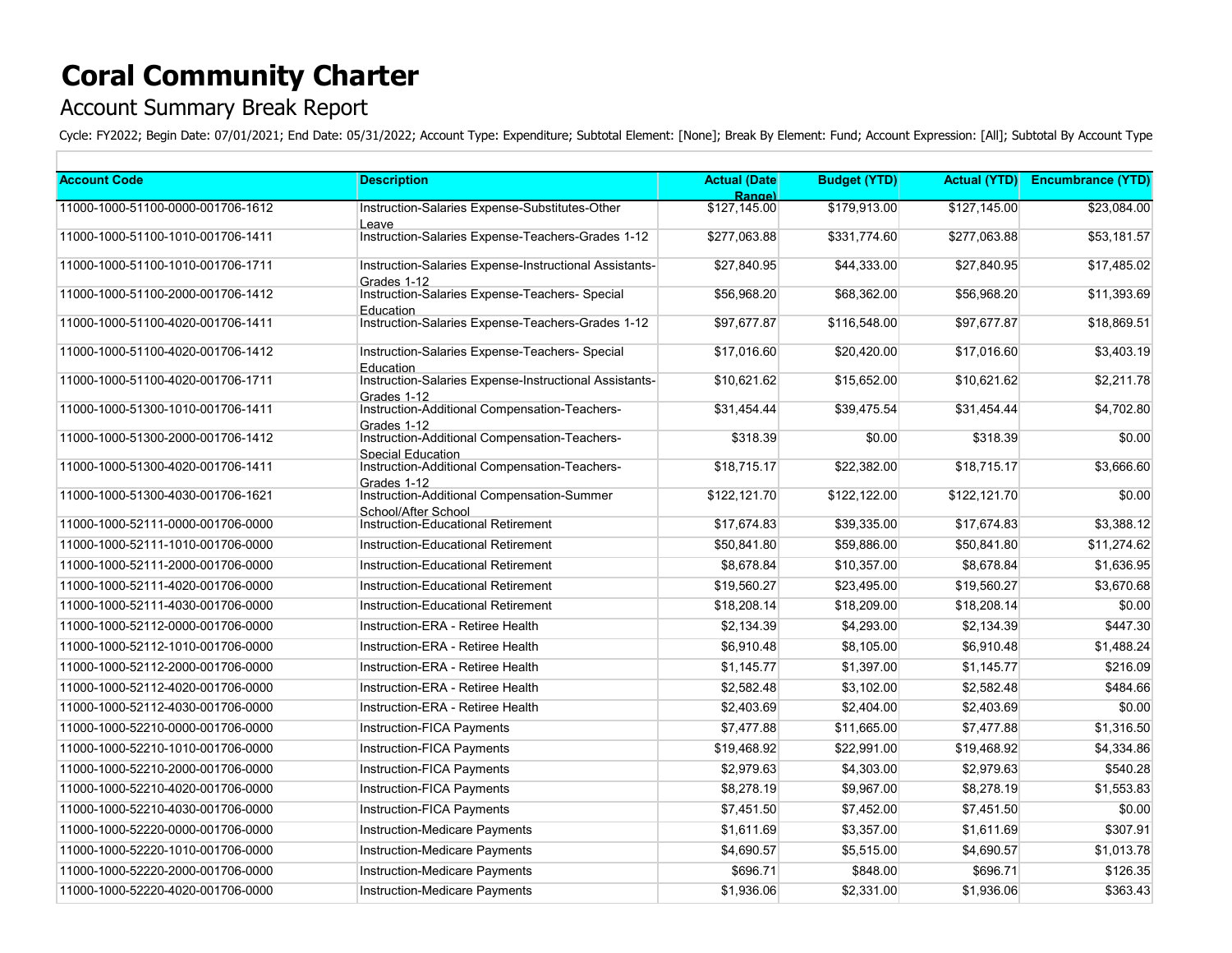| 11000-1000-52220-4030-001706-0000 | Instruction-Medicare Payments                               | \$1,742.72  | \$1,743.00  | \$1,742.72  | \$0.00      |
|-----------------------------------|-------------------------------------------------------------|-------------|-------------|-------------|-------------|
| 11000-1000-52311-0000-001706-0000 | Instruction-Health and Medical Premiums                     | \$12,345.80 | \$10,235.00 | \$12,345.80 | \$2,022.85  |
| 11000-1000-52311-1010-001706-0000 | Instruction-Health and Medical Premiums                     | \$32,739.68 | \$43,182.00 | \$32,739.68 | \$6,869.81  |
| 11000-1000-52311-2000-001706-0000 | Instruction-Health and Medical Premiums                     | \$11,182.64 | \$11,274.00 | \$11,182.64 | \$2,812.08  |
| 11000-1000-52311-4020-001706-0000 | Instruction-Health and Medical Premiums                     | \$13,068.92 | \$15,008.00 | \$13,068.92 | \$2,751.40  |
| 11000-1000-52312-0000-001706-0000 | Instruction-Life                                            | \$188.59    | \$193.00    | \$188.59    | \$33.36     |
| 11000-1000-52312-1010-001706-0000 | Instruction-Life                                            | \$478.35    | \$571.00    | \$478.35    | \$101.97    |
| 11000-1000-52312-2000-001706-0000 | Instruction-Life                                            | \$85.25     | \$102.00    | \$85.25     | \$16.24     |
| 11000-1000-52312-4020-001706-0000 | Instruction-Life                                            | \$165.04    | \$199.00    | \$165.04    | \$31.20     |
| 11000-1000-52313-0000-001706-0000 | <b>Instruction-Dental</b>                                   | \$454.95    | \$772.00    | \$454.95    | \$77.86     |
| 11000-1000-52313-1010-001706-0000 | <b>Instruction-Dental</b>                                   | \$1,574.95  | \$1,860.00  | \$1,574.95  | \$263.29    |
| 11000-1000-52313-2000-001706-0000 | <b>Instruction-Dental</b>                                   | \$395.20    | \$475.00    | \$395.20    | \$79.04     |
| 11000-1000-52313-4020-001706-0000 | <b>Instruction-Dental</b>                                   | \$595.54    | \$713.00    | \$595.54    | \$98.40     |
| 11000-1000-52314-0000-001706-0000 | Instruction-Vision                                          | \$121.12    | \$196.00    | \$121.12    | \$20.12     |
| 11000-1000-52314-1010-001706-0000 | Instruction-Vision                                          | \$257.85    | \$309.00    | \$257.85    | \$48.17     |
| 11000-1000-52314-2000-001706-0000 | Instruction-Vision                                          | \$65.20     | \$79.00     | \$65.20     | \$13.04     |
| 11000-1000-52314-4020-001706-0000 | Instruction-Vision                                          | \$98.11     | \$120.00    | \$98.11     | \$16.92     |
| 11000-1000-52315-0000-001706-0000 | Instruction-Disability                                      | \$58.41     | \$71.00     | \$58.41     | \$10.64     |
| 11000-1000-52315-1010-001706-0000 | Instruction-Disability                                      | \$203.54    | \$238.00    | \$203.54    | \$35.64     |
| 11000-1000-52315-2000-001706-0000 | Instruction-Disability                                      | \$94.30     | \$107.00    | \$94.30     | \$12.40     |
| 11000-1000-52315-4020-001706-0000 | Instruction-Disability                                      | \$88.70     | \$103.00    | \$88.70     | \$14.16     |
| 11000-1000-52500-0000-001706-0000 | Instruction-Unemployment Compensation                       | \$346.00    | \$484.00    | \$346.00    | \$71.70     |
| 11000-1000-52500-1010-001706-0000 | Instruction-Unemployment Compensation                       | \$747.77    | \$868.00    | \$747.77    | \$251.97    |
| 11000-1000-52500-2000-001706-0000 | Instruction-Unemployment Compensation                       | \$133.99    | \$169.00    | \$133.99    | \$33.45     |
| 11000-1000-52500-4020-001706-0000 | Instruction-Unemployment Compensation                       | \$319.87    | \$383.00    | \$319.87    | \$92.41     |
| 11000-1000-52500-4030-001706-0000 | Instruction-Unemployment Compensation                       | \$164.25    | \$165.00    | \$164.25    | \$0.00      |
| 11000-1000-52710-0000-001706-0000 | Instruction-Workers Compensation Premium                    | \$10,912.00 | \$10,912.00 | \$10,912.00 | \$0.00      |
| 11000-1000-52720-0000-001706-0000 | Instruction-Workers Compensation Employer's Fee             | \$32.36     | \$47.00     | \$32.36     | \$7.81      |
| 11000-1000-52720-1010-001706-0000 | Instruction-Workers Compensation Employer's Fee             | \$58.35     | \$80.00     | \$58.35     | \$22.29     |
| 11000-1000-52720-2000-001706-0000 | Instruction-Workers Compensation Employer's Fee             | \$10.62     | \$15.00     | \$10.62     | \$3.54      |
| 11000-1000-52720-4020-001706-0000 | Instruction-Workers Compensation Employer's Fee             | \$27.54     | \$38.00     | \$27.54     | \$9.19      |
| 11000-1000-52912-1010-001706-0000 | Instruction-Employee Assistance Programs                    | \$1,905.12  | \$2,541.00  | \$1,905.12  | \$0.00      |
| 11000-1000-53330-1010-001706-0000 | Instruction-Professional Development                        | \$0.00      | \$289.00    | \$0.00      | \$0.00      |
| 11000-1000-53414-1010-001706-0000 | Instruction-Other Professional/Technical Services           | \$1,066.00  | \$250.00    | \$1,066.00  | \$0.00      |
| 11000-1000-56112-1010-001706-0000 | Instruction-Other Instructional Materials                   | \$18,986.96 | \$18,986.96 | \$18,986.96 | \$0.00      |
| 11000-1000-56118-1010-001706-0000 | Instruction-General Supplies and Materials                  | \$2,995.11  | \$12,771.25 | \$2,995.11  | \$0.00      |
| 11000-2100-52710-0000-001706-0000 | Support Services-Students-Workers Compensation<br>Premium   | \$527.00    | \$527.00    | \$527.00    | \$0.00      |
| 11000-2100-53211-2000-001706-0000 | Support Services-Students-Diagnosticians -<br>Contracted    | \$16,783.30 | \$27,949.00 | \$16,783.30 | \$11,164.75 |
| 11000-2100-53212-2000-001706-0000 | Support Services-Students-Speech Therapists -<br>Contracted | \$9,014.97  | \$26,727.00 | \$9,014.97  | \$17,711.33 |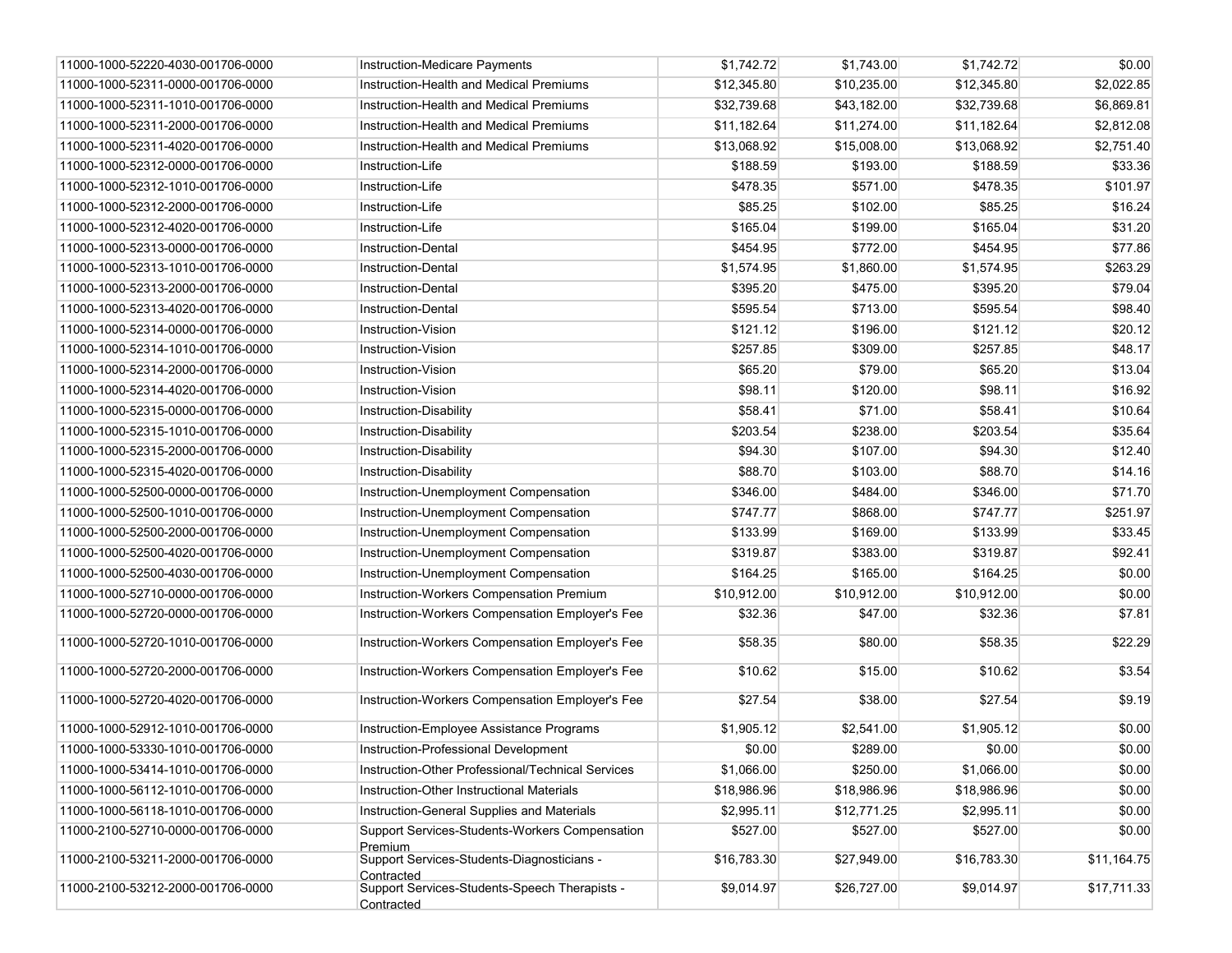| 11000-2100-53213-2000-001706-0000 | Support Services-Students-Occupational Therapists -<br>Contracted                     | \$21,512.87 | \$41,289.00  | \$21,512.87 | \$19,775.73 |
|-----------------------------------|---------------------------------------------------------------------------------------|-------------|--------------|-------------|-------------|
| 11000-2100-53214-2000-001706-0000 | Support Services-Students-Therapists - Contracted                                     | \$770.86    | \$2,399.00   | \$770.86    | \$1,627.35  |
| 11000-2100-53215-2000-001706-0000 | Support Services-Students-Psychologists/Counselors<br>- Contracted                    | \$14,246.71 | \$17,658.00  | \$14,246.71 | \$6,006.22  |
| 11000-2100-53216-2000-001706-0000 | Support Services-Students-Audiologists - Contracted                                   | \$188.43    | \$343.00     | \$188.43    | \$154.17    |
| 11000-2100-53414-0000-001706-0000 | Support Services-Students-Other<br>Professional/Technical Services                    | \$7,890.33  | \$8,684.00   | \$7,890.33  | \$792.86    |
| 11000-2100-56118-0000-001706-0000 | Support Services-Students-General Supplies and<br>Materials                           | \$293.98    | \$294.00     | \$293.98    | \$0.00      |
| 11000-2200-51300-0000-001706-1211 | Support Services-Instruction/Coordinator/Subject<br><b>Matter Specialist</b>          | \$5,500.00  | \$6,600.00   | \$5,500.00  | \$1,100.00  |
| 11000-2200-52111-0000-001706-0000 | Support Services-Instruction-Educational Retirement                                   | \$833.32    | \$1,000.00   | \$833.32    | \$163.52    |
| 11000-2200-52112-0000-001706-0000 | Support Services-Instruction-ERA - Retiree Health                                     | \$110.00    | \$132.00     | \$110.00    | \$21.60     |
| 11000-2200-52210-0000-001706-0000 | Support Services-Instruction-FICA Payments                                            | \$297.98    | \$358.00     | \$297.98    | \$58.47     |
| 11000-2200-52220-0000-001706-0000 | Support Services-Instruction-Medicare Payments                                        | \$69.67     | \$84.00      | \$69.67     | \$13.65     |
| 11000-2200-52500-0000-001706-0000 | Support Services-Instruction-Unemployment<br>Compensation                             | \$7.12      | \$8.00       | \$7.12      | \$4.04      |
| 11000-2200-53414-0000-001706-0000 | General-Support Services-Other<br>Professional/Technical Services                     | \$28,107.94 | \$36,920.00  | \$28,107.94 | \$2,530.75  |
| 11000-2200-53711-0000-001706-0000 | Support Services-Instruction-Other Charges                                            | \$586.84    | \$587.00     | \$586.84    | \$0.00      |
| 11000-2200-56118-0000-001706-0000 | Support Services-General Supplies and Materials                                       | \$2,688.00  | \$6,002.00   | \$2,688.00  | \$0.00      |
| 11000-2300-51100-0000-001706-1111 | Support Services-General Administration-Salaries<br>Expense-Superintendent            | \$84,852.40 | \$101,823.00 | \$84,852.40 | \$16,970.37 |
| 11000-2300-51300-0000-001706-1111 | Support Services-General Administration-Additional<br>Compensation-Superintendent     | \$7,324.42  | \$6,561.00   | \$7,324.42  | \$0.00      |
| 11000-2300-52111-0000-001706-0000 | Support Services-General Administration-Educational<br>Retirement                     | \$13,964.84 | \$16,421.00  | \$13,964.84 | \$2,570.95  |
| 11000-2300-52112-0000-001706-0000 | Support Services-General Administration-ERA -<br>Retiree Health                       | \$1,843.49  | \$2,168.00   | \$1,843.49  | \$339.40    |
| 11000-2300-52210-0000-001706-0000 | Support Services-General Administration-FICA<br>Payments                              | \$5,475.04  | \$6,432.00   | \$5,475.04  | \$1,003.99  |
| 11000-2300-52220-0000-001706-0000 | Support Services-General Administration-Medicare<br>Pavments                          | \$1,280.43  | \$1,505.00   | \$1,280.43  | \$234.80    |
| 11000-2300-52311-0000-001706-0000 | Support Services-General Administration-Health and<br><b>Medical Premiums</b>         | \$3,915.92  | \$4,704.00   | \$3,915.92  | \$787.64    |
| 11000-2300-52312-0000-001706-0000 | Support Services-General Administration-Life                                          | \$52.60     | \$64.00      | \$52.60     | \$10.52     |
| 11000-2300-52313-0000-001706-0000 | Support Services-General Administration-Dental                                        | \$171.60    | \$206.00     | \$171.60    | \$34.32     |
| 11000-2300-52314-0000-001706-0000 | Support Services-General Administration-Vision                                        | \$37.60     | \$46.00      | \$37.60     | \$7.52      |
| 11000-2300-52315-0000-001706-0000 | <b>Support Services-General Administration-Disability</b>                             | \$171.00    | \$206.00     | \$171.00    | \$34.20     |
| 11000-2300-52500-0000-001706-0000 | Support Services-General Administration-<br>Unemplovment Compensation                 | \$94.71     | \$95.00      | \$94.71     | \$66.80     |
| 11000-2300-52710-0000-001706-0000 | Support Services-General Administration-Workers<br><b>Compensation Premium</b>        | \$602.00    | \$602.00     | \$602.00    | \$0.00      |
| 11000-2300-52720-0000-001706-0000 | Support Services-General Administration-Workers<br><b>Compensation Employer's Fee</b> | \$6.90      | \$10.00      | \$6.90      | \$2.30      |
| 11000-2300-53411-0000-001706-0000 | Support Services-General Administration-Auditing                                      | \$17,933.90 | \$17,934.00  | \$17,933.90 | \$0.00      |
| 11000-2300-53413-0000-001706-0000 | Support Services-General Administration-Legal                                         | \$23,373.00 | \$28,048.00  | \$23,373.00 | \$4,674.60  |
| 11000-2300-53414-0000-001706-0000 | Support Services-General Administration-Other<br>Professional/Technical Services      | \$6,472.52  | \$6,873.00   | \$6,472.52  | \$0.00      |
| 11000-2300-53711-0000-001706-0000 | Support Services-General Administration-Other<br>Charges                              | \$2,725.00  | \$2,725.00   | \$2,725.00  | \$0.00      |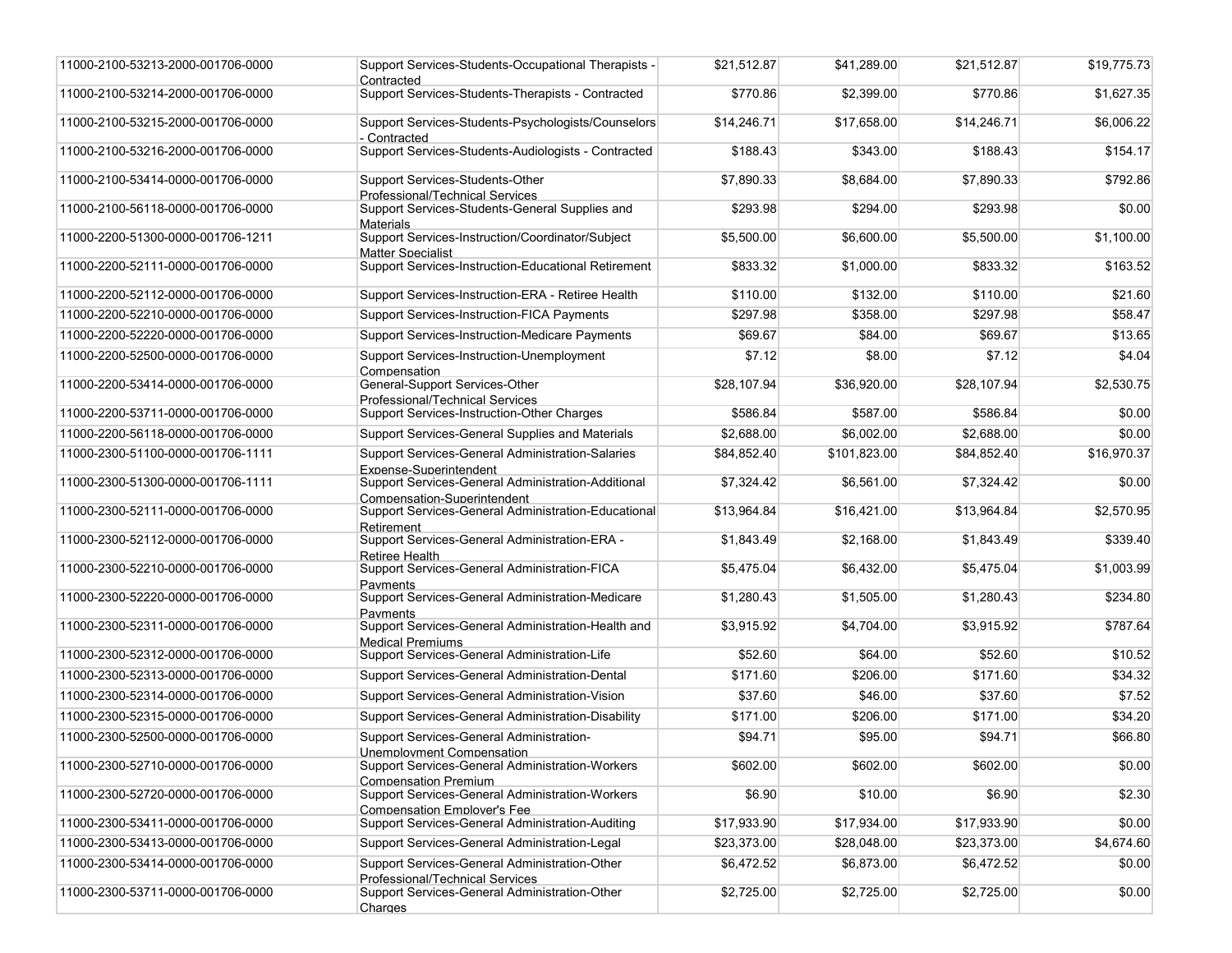| 11000-2300-55812-0000-001706-0000 | <b>Support Services-Board Training</b>                                                                                            | \$640.00    | \$2,400.00  | \$640.00    | \$0.00      |
|-----------------------------------|-----------------------------------------------------------------------------------------------------------------------------------|-------------|-------------|-------------|-------------|
| 11000-2400-51100-0000-001706-1112 | Support Services-School Administration-Salaries<br>Expense-Principals                                                             | \$46,069.60 | \$75,000.00 | \$46,069.60 | \$0.00      |
| 11000-2400-51100-0000-001706-1217 | Support Services-School Administration-Salaries                                                                                   | \$48,867.15 | \$56,126.00 | \$48,867.15 | \$8,510.53  |
| 11000-2400-51300-0000-001706-1112 | Expense-Secretarial/Clerical/Technical Assistants<br>Support Services-School Administration-Additional<br>Compensation-Principals | \$9,664.95  | \$9,665.00  | \$9,664.95  | \$0.00      |
| 11000-2400-51300-0000-001706-1217 | Support Services-School Administration-Additional<br>Compensation-Secretarial/Clerical/Technical<br><b>Assistants</b>             | \$8,006.13  | \$7,642.00  | \$8,006.13  | \$0.00      |
| 11000-2400-52111-0000-001706-0000 | Support Services-School Administration-Educational<br>Retirement                                                                  | \$17,060.04 | \$22,488.00 | \$17,060.04 | \$1,287.88  |
| 11000-2400-52112-0000-001706-0000 | Support Services-School Administration-ERA -<br>Retiree Health                                                                    | \$2.252.26  | \$2,969.00  | \$2,252.26  | \$170.04    |
| 11000-2400-52210-0000-001706-0000 | Support Services-School Administration-FICA<br>Pavments                                                                           | \$6,912.17  | \$9,091.00  | \$6,912.17  | \$527.04    |
| 11000-2400-52220-0000-001706-0000 | Support Services-School Administration-Medicare<br>Pavments                                                                       | \$1,616.58  | \$2,126.00  | \$1,616.58  | \$123.27    |
| 11000-2400-52311-0000-001706-0000 | Support Services-School Administration-Health and<br><b>Medical Premiums</b>                                                      | \$1,217.52  | \$1,218.00  | \$1,217.52  | \$0.00      |
| 11000-2400-52312-0000-001706-0000 | Support Services-School Administration-Life                                                                                       | \$115.72    | \$153.00    | \$115.72    | \$10.52     |
| 11000-2400-52313-0000-001706-0000 | Support Services-School Administration-Dental                                                                                     | \$42.88     | \$43.00     | \$42.88     | \$0.00      |
| 11000-2400-52314-0000-001706-0000 | Support Services-School Administration-Vision                                                                                     | \$9.36      | \$10.00     | \$9.36      | \$0.00      |
| 11000-2400-52315-0000-001706-0000 | Support Services-School Administration-Disability                                                                                 | \$5.96      | \$6.00      | \$5.96      | \$0.00      |
| 11000-2400-52500-0000-001706-0000 | Support Services-School Administration-                                                                                           | \$173.75    | \$244.00    | \$173.75    | \$28.08     |
|                                   | Unemplovment Compensation                                                                                                         |             |             |             |             |
| 11000-2400-52710-0000-001706-0000 | Support Services-School Administration-Workers<br><b>Compensation Premium</b>                                                     | \$1,806.00  | \$1,806.00  | \$1,806.00  | \$0.00      |
| 11000-2400-52720-0000-001706-0000 | Support Services-School Administration-Workers<br><b>Compensation Emplover's Fee</b>                                              | \$16.10     | \$23.00     | \$16.10     | \$2.30      |
| 11000-2400-53330-0000-001706-0000 | Support Services-School Administration-Professional<br>Development                                                                | \$165.00    | \$1,120.00  | \$165.00    | \$0.00      |
| 11000-2500-51100-0000-001706-1115 | Central Services-Salaries Expense-Assoc. Supt.-<br>Fin./Bus. Mar.                                                                 | \$57,516.60 | \$69,020.00 | \$57,516.60 | \$11,503.40 |
| 11000-2500-51300-0000-001706-1115 | Central Services-Additional Compensation-Assoc.<br>Supt.-Fin./Bus. Mar.                                                           | \$17,745.38 | \$18,895.00 | \$17,745.38 | \$1,666.60  |
| 11000-2500-52111-0000-001706-0000 | <b>Central Services-Educational Retirement</b>                                                                                    | \$11,402.31 | \$13,320.00 | \$11,402.31 | \$1,995.68  |
| 11000-2500-52112-0000-001706-0000 | Central Services-ERA - Retiree Health                                                                                             | \$1,505.25  | \$1,759.00  | \$1,505.25  | \$263.48    |
| 11000-2500-52210-0000-001706-0000 | <b>Central Services-FICA Payments</b>                                                                                             | \$3,954.55  | \$4,597.00  | \$3,954.55  | \$673.80    |
| 11000-2500-52220-0000-001706-0000 | Central Services-Medicare Payments                                                                                                | \$924.75    | \$1,075.00  | \$924.75    | \$157.56    |
| 11000-2500-52311-0000-001706-0000 | Central Services-Health and Medical Premiums                                                                                      | \$12,300.58 | \$14,775.00 | \$12,300.58 | \$2,474.12  |
| 11000-2500-52312-0000-001706-0000 | <b>Central Services-Life</b>                                                                                                      | \$52.60     | \$64.00     | \$52.60     | \$10.52     |
| 11000-2500-52313-0000-001706-0000 | Central Services-Dental                                                                                                           | \$513.20    | \$616.00    | \$513.20    | \$102.64    |
| 11000-2500-52314-0000-001706-0000 | <b>Central Services-Vision</b>                                                                                                    | \$84.80     | \$102.00    | \$84.80     | \$16.96     |
| 11000-2500-52315-0000-001706-0000 | <b>Central Services-Disability</b>                                                                                                | \$130.40    | \$157.00    | \$130.40    | \$26.24     |
| 11000-2500-52500-0000-001706-0000 | Central Services-Unemployment Compensation                                                                                        | \$91.40     | \$94.00     | \$91.40     | \$37.63     |
| 11000-2500-52710-0000-001706-0000 | Central Services-Workers Compensation Premium                                                                                     | \$602.00    | \$602.00    | \$602.00    | \$0.00      |
| 11000-2500-52720-0000-001706-0000 | Central Services-Workers Compensation Employer's                                                                                  | \$6.90      | \$10.00     | \$6.90      | \$2.30      |
|                                   | Fee                                                                                                                               |             |             |             |             |
| 11000-2500-53330-0000-001706-0000 | Central Services-Professional Development                                                                                         | \$5,476.23  | \$8,122.00  | \$5,476.23  | \$2,401.27  |
| 11000-2500-53414-0000-001706-0000 | Central Services-Other Professional/Technical<br>Services                                                                         | \$629.41    | \$399.00    | \$629.41    | \$0.00      |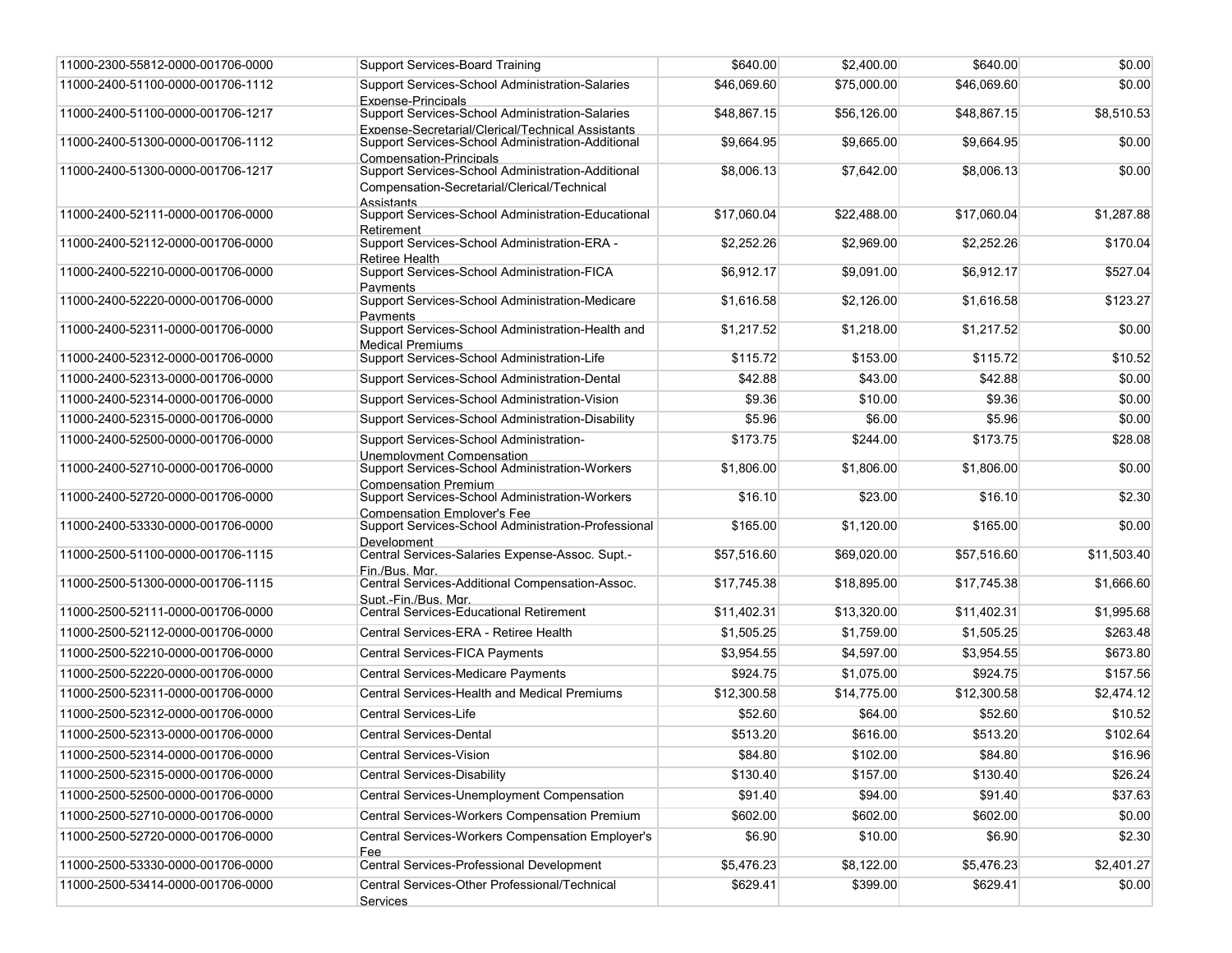| 11000-2500-53711-0000-001706-0000 | Central Services-Other Charges                                                        | \$973.01    | \$704.00    | \$973.01    | \$1,188.99  |
|-----------------------------------|---------------------------------------------------------------------------------------|-------------|-------------|-------------|-------------|
| 11000-2500-54630-0000-001706-0000 | Central Services-Rentals of Computers and Related<br>Equipment                        | \$4,696.69  | \$5,093.00  | \$4.696.69  | \$395.39    |
| 11000-2500-56113-0000-001706-0000 | Central Services-Software                                                             | \$15,111.22 | \$14.964.00 | \$15,111.22 | \$0.00      |
| 11000-2500-56118-0000-001706-0000 | Central Services-General Supplies and Materials                                       | \$4,826.54  | \$4,929.00  | \$4,826.54  | \$892.73    |
| 11000-2600-51100-0000-001706-1614 | Operation & Maintenance of Plant-Salaries Expense-<br>Maintenance                     | \$46,520.80 | \$55,825.00 | \$46,520.80 | \$9,304.20  |
| 11000-2600-51300-0000-001706-1614 | Operation & Maintenance of Plant-Additional<br>Compensation-Maintenance               | \$7,612.63  | \$7,194.00  | \$7,612.63  | \$0.00      |
| 11000-2600-52111-0000-001706-0000 | Operation & Maintenance of Plant-Educational<br>Retirement                            | \$8.201.31  | \$9,548.00  | \$8,201.31  | \$1,409.61  |
| 11000-2600-52112-0000-001706-0000 | Operation & Maintenance of Plant-ERA - Retiree<br>Health                              | \$1,082.65  | \$1,261.00  | \$1,082.65  | \$186.08    |
| 11000-2600-52210-0000-001706-0000 | Operation & Maintenance of Plant-FICA Payments                                        | \$3,184.14  | \$3,700.00  | \$3,184.14  | \$541.08    |
| 11000-2600-52220-0000-001706-0000 | Operation & Maintenance of Plant-Medicare<br>Pavments                                 | \$744.74    | \$866.00    | \$744.74    | \$126.56    |
| 11000-2600-52311-0000-001706-0000 | Operation & Maintenance of Plant-Health and<br><b>Medical Premiums</b>                | \$3,915.92  | \$4,704.00  | \$3,915.92  | \$787.64    |
| 11000-2600-52312-0000-001706-0000 | Operation & Maintenance of Plant-Life                                                 | \$52.60     | \$64.00     | \$52.60     | \$10.52     |
| 11000-2600-52313-0000-001706-0000 | Operation & Maintenance of Plant-Dental                                               | \$195.96    | \$262.00    | \$195.96    | \$65.32     |
| 11000-2600-52314-0000-001706-0000 | Operation & Maintenance of Plant-Vision                                               | \$52.84     | \$66.00     | \$52.84     | \$12.60     |
| 11000-2600-52500-0000-001706-0000 | Operation & Maintenance of Plant-Unemployment<br>Compensation                         | \$99.90     | \$122.00    | \$99.90     | \$29.36     |
| 11000-2600-52710-0000-001706-0000 | Operation & Maintenance of Plant-Workers<br><b>Compensation Premium</b>               | \$602.00    | \$602.00    | \$602.00    | \$0.00      |
| 11000-2600-52720-0000-001706-0000 | Operation & Maintenance of Plant-Workers<br><b>Compensation Emplover's Fee</b>        | \$6.90      | \$10.00     | \$6.90      | \$2.30      |
| 11000-2600-53711-0000-001706-0000 | Operation & Maintenance of Plant-Other Charges                                        | \$3,284.01  | \$3,584.00  | \$3,284.01  | \$128.62    |
| 11000-2600-54311-0000-001706-0000 | Operation & Maintenance of Plant-Maintenance &<br>Repair Furniture/Fixtures/Equipment | \$239.88    | \$240.00    | \$239.88    | \$0.00      |
| 11000-2600-54312-0000-001706-0000 | Operation & Maintenance of Plant-Maintenance &<br>Repair - Buildings And Grounds      | \$0.00      | \$15,684.00 | \$0.00      | \$0.00      |
| 11000-2600-54411-0000-001706-0000 | Operation & Maintenance of Plant-Electricity                                          | \$18,246.22 | \$15,540.00 | \$18,246.22 | \$2,893.78  |
| 11000-2600-54412-0000-001706-0000 | Operation & Maintenance of Plant-Natural Gas<br>(Buildinas)                           | \$7,248.16  | \$9,000.00  | \$7,248.16  | \$2,308.57  |
| 11000-2600-54415-0000-001706-0000 | Operation & Maintenance of Plant-Water/Sewage                                         | \$4,152.07  | \$5,098.00  | \$4,152.07  | \$945.89    |
| 11000-2600-54416-0000-001706-0000 | Operation & Maintenance of Plant-Communication<br>Services                            | \$4,027.13  | \$7,286.00  | \$4,027.13  | \$3,258.61  |
| 11000-2600-55200-0000-001706-0000 | Operation & Maintenance of Plant-Property/Liability<br>Insurance                      | \$28,169.00 | \$28,169.00 | \$28,169.00 | \$0.00      |
| 11000-2600-56118-0000-001706-0000 | Operation & Maintenance of Plant-General Supplies<br>and Materials                    | \$881.31    | \$10,030.00 | \$881.31    | \$0.00      |
| 21000-3100-53711-0000-001706-0000 | Food Services Operations-Other Charges                                                | \$120.00    | \$120.00    | \$120.00    | \$0.00      |
| 21000-3100-55915-0000-001706-0000 | Food Services Operations-Other Contract Services                                      | \$0.00      | \$16,302.34 | \$0.00      | \$10,000.00 |
| 24101-1000-51100-1010-001706-1411 | Instruction-Salaries Expense-Teachers-Grades 1-12                                     | \$0.00      | \$86,466.00 | \$0.00      | \$0.00      |
| 24101-1000-51100-1010-001706-1711 | Instruction-Salaries Expense-Instructional Assistants-<br>Grades 1-12                 | \$33,567.40 | \$35,166.00 | \$33,567.40 | \$6,713.51  |
| 24101-1000-51300-1010-001706-1711 | Instruction-Additional Compensation-Instructional<br>Assistants-Grades 1-12           | \$291.60    | \$291.00    | \$291.60    | \$0.00      |
| 24101-1000-52111-0000-001706-0000 | Instruction-Educational Retirement                                                    | \$1,506.55  | \$5,958.00  | \$1,506.55  | \$0.00      |
| 24101-1000-52111-1010-001706-0000 | Instruction-Educational Retirement                                                    | \$4,366.77  | \$0.00      | \$4,366.77  | \$1,465.42  |
| 24101-1000-52112-0000-001706-0000 | Instruction-ERA - Retiree Health                                                      | \$198.90    | \$786.00    | \$198.90    | \$0.00      |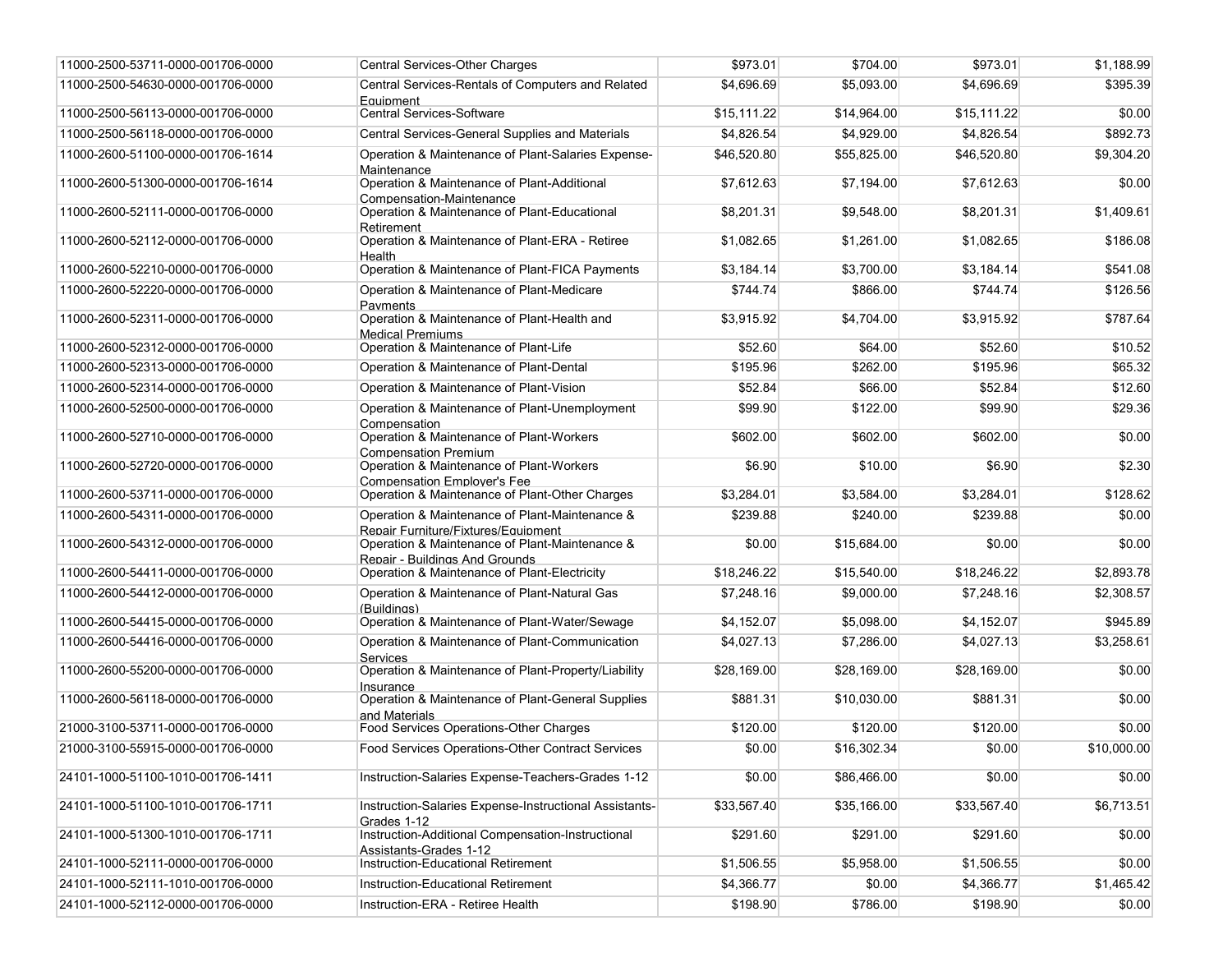| 24101-1000-52112-1010-001706-0000 | Instruction-ERA - Retiree Health                                                 | \$576.42     | \$0.00       | \$576.42     | \$193.50   |
|-----------------------------------|----------------------------------------------------------------------------------|--------------|--------------|--------------|------------|
| 24101-1000-52210-0000-001706-0000 | Instruction-FICA Payments                                                        | \$586.44     | \$2,324.00   | \$586.44     | \$0.00     |
| 24101-1000-52210-1010-001706-0000 | Instruction-FICA Payments                                                        | \$1,704.95   | \$0.00       | \$1.704.95   | \$588.70   |
| 24101-1000-52220-0000-001706-0000 | Instruction-Medicare Payments                                                    | \$137.14     | \$543.00     | \$137.14     | \$0.00     |
| 24101-1000-52220-1010-001706-0000 | Instruction-Medicare Payments                                                    | \$398.69     | \$0.00       | \$398.69     | \$137.68   |
| 24101-1000-52311-0000-001706-0000 | Instruction-Health and Medical Premiums                                          | \$0.00       | \$4,020.00   | \$0.00       | \$0.00     |
| 24101-1000-52311-1010-001706-0000 | Instruction-Health and Medical Premiums                                          | \$3,905.41   | \$0.00       | \$3,905.41   | \$557.12   |
| 24101-1000-52312-0000-001706-0000 | Instruction-Life                                                                 | \$0.00       | \$92.00      | \$0.00       | \$0.00     |
| 24101-1000-52312-1010-001706-0000 | Instruction-Life                                                                 | \$89.42      | \$0.00       | \$89.42      | \$12.60    |
| 24101-1000-52313-0000-001706-0000 | <b>Instruction-Dental</b>                                                        | \$0.00       | \$88.00      | \$0.00       | \$0.00     |
| 24101-1000-52313-1010-001706-0000 | Instruction-Dental                                                               | \$85.17      | \$0.00       | \$85.17      | \$12.16    |
| 24101-1000-52314-0000-001706-0000 | Instruction-Vision                                                               | \$0.00       | \$38.00      | \$0.00       | \$0.00     |
| 24101-1000-52314-1010-001706-0000 | Instruction-Vision                                                               | \$37.23      | \$0.00       | \$37.23      | \$5.32     |
| 24101-1000-52500-0000-001706-0000 | Instruction-Unemployment Compensation                                            | \$0.00       | \$208.00     | \$0.00       | \$0.00     |
| 24101-1000-52500-1010-001706-0000 | Instruction-Unemployment Compensation                                            | \$90.65      | \$0.00       | \$90.65      | \$32.24    |
| 24101-1000-52720-0000-001706-0000 | Instruction-Workers Compensation Employer's Fee                                  | \$0.00       | \$18.00      | \$0.00       | \$0.00     |
| 24101-1000-52720-1010-001706-0000 | Instruction-Workers Compensation Employer's Fee                                  | \$13.80      | \$0.00       | \$13.80      | \$2.75     |
| 24101-2100-53711-0000-001706-0000 | Support Services-Students-Other Charges                                          | \$136.32     | \$137.00     | \$136.32     | \$0.00     |
| 24101-2100-57332-0000-001706-0000 | Support Services-Students-Supply Assets (\$5,000 or<br>Less)                     | \$699.38     | \$698.70     | \$699.38     | \$0.00     |
| 24106-2100-53212-2000-001706-0000 | Support Services-Students-Speech Therapists -<br>Contracted                      | \$17.060.96  | \$17.060.00  | \$17,060.96  | \$0.00     |
| 24106-2100-53218-2000-001706-0000 | Support Services-Students-Specialists - Contracted                               | \$21,666.70  | \$26,001.00  | \$21,666.70  | \$4,333.34 |
| 24153-1000-56112-1010-001706-0000 | Instruction-Other Instructional Materials                                        | \$223.62     | \$225.00     | \$223.62     | \$0.00     |
| 24154-1000-51300-1010-001706-1411 | Instruction-Additional Compensation-Teachers-<br>Grades 1-12                     | \$8,333.40   | \$8,854.00   | \$8,333.40   | \$1,666.60 |
| 24154-1000-52111-0000-001706-0000 | Instruction-Educational Retirement                                               | \$0.00       | \$1,332.00   | \$0.00       | \$0.00     |
| 24154-1000-52111-1010-001706-0000 | Instruction-Educational Retirement                                               | \$1,261.97   | \$0.00       | \$1,261.97   | \$247.12   |
| 24154-1000-52112-0000-001706-0000 | Instruction-ERA - Retiree Health                                                 | \$0.00       | \$178.00     | \$0.00       | \$0.00     |
| 24154-1000-52112-1010-001706-0000 | Instruction-ERA - Retiree Health                                                 | \$166.54     | \$0.00       | \$166.54     | \$32.60    |
| 24154-1000-52210-0000-001706-0000 | Instruction-FICA Payments                                                        | \$0.00       | \$494.00     | \$0.00       | \$0.00     |
| 24154-1000-52210-1010-001706-0000 | Instruction-FICA Payments                                                        | \$510.18     | \$0.00       | \$510.18     | \$90.35    |
| 24154-1000-52220-0000-001706-0000 | Instruction-Medicare Payments                                                    | \$0.00       | \$117.00     | \$0.00       | \$0.00     |
| 24154-1000-52220-1010-001706-0000 | Instruction-Medicare Payments                                                    | \$119.36     | \$0.00       | \$119.36     | \$21.13    |
| 24154-1000-52500-0000-001706-0000 | Instruction-Unemployment Compensation                                            | \$0.00       | \$9.00       | \$0.00       | \$0.00     |
| 24154-1000-52500-1010-001706-0000 | Instruction-Unemployment Compensation                                            | \$12.27      | \$0.00       | \$12.27      | \$6.48     |
| 24308-1000-55915-1010-001706-0000 | <b>Instruction-Other Contract Services</b>                                       | \$0.00       | \$62,900.00  | \$0.00       | \$0.00     |
| 24308-1000-57332-1010-001706-0000 | Instruction-Supply Assets (\$5,000 or Less)                                      | \$3,226.45   | \$3,226.98   | \$3,226.45   | \$0.00     |
| 24308-2600-54312-0000-001706-0000 | Operation & Maintenance of Plant-Maintenance &<br>Repair - Buildings And Grounds | \$43,710.58  | \$44,410.02  | \$43,710.58  | \$698.75   |
| 24308-2600-56118-0000-001706-0000 | Operation & Maintenance of Plant-General Supplies<br>and Materials               | \$9,161.69   | \$9,162.00   | \$9,161.69   | \$0.00     |
| 24308-2600-57331-0000-001706-0000 | Operation & Maintenance of Plant-Fixed Assets<br>(More Than \$5.000)             | \$131,939.00 | \$131,938.00 | \$131,939.00 | \$0.00     |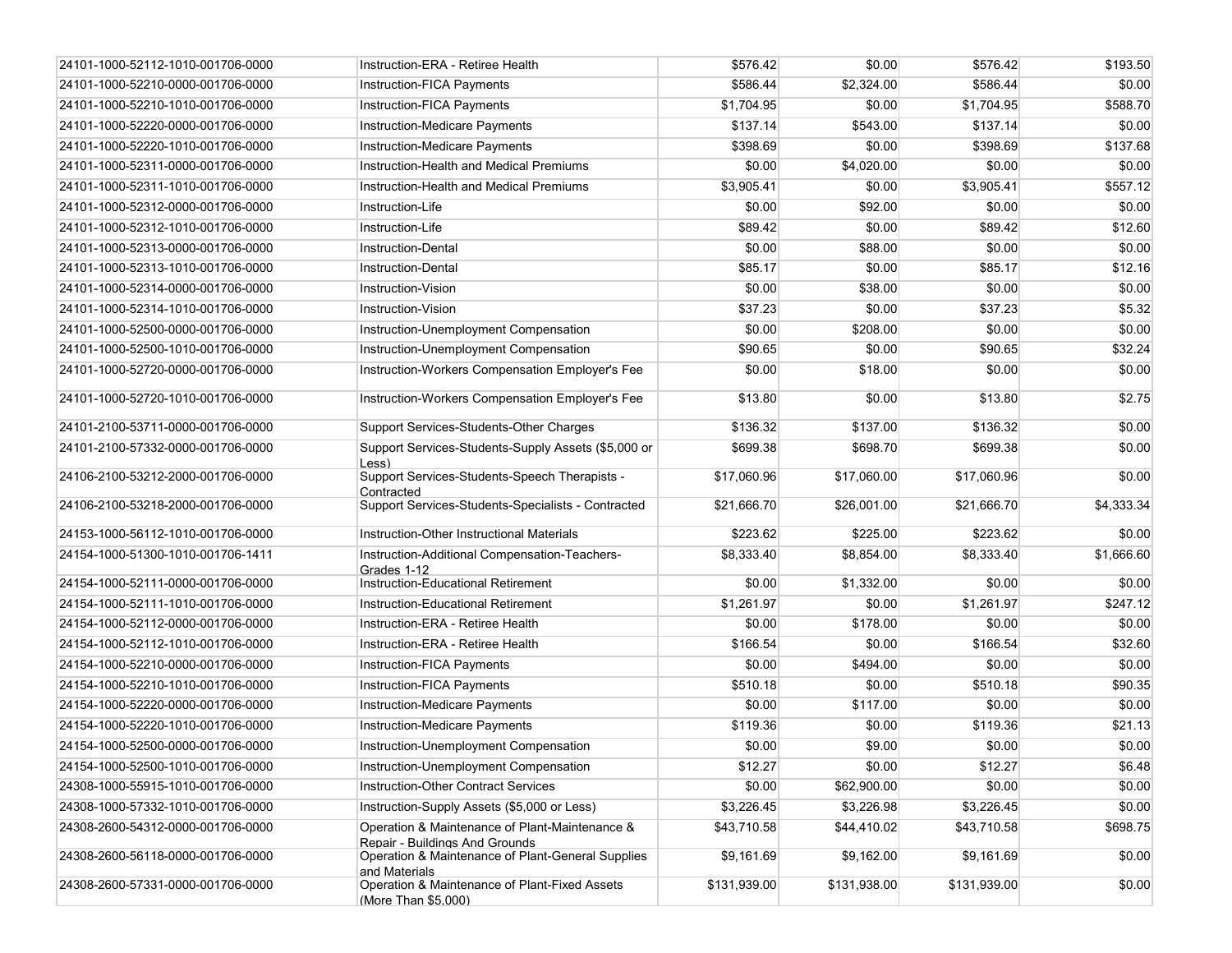| 24316-2600-57331-0000-001706-0000 | Operation & Maintenance of Plant-Fixed Assets<br>(More Than \$5.000)                                | \$6,390.00  | \$6,390.00   | \$6,390.00  | \$0.00     |
|-----------------------------------|-----------------------------------------------------------------------------------------------------|-------------|--------------|-------------|------------|
| 24330-1000-51100-0000-001706-1612 | Instruction-Salaries Expense-Substitutes-Other<br>Leave                                             | \$28,855.00 | \$34,626.00  | \$28,855.00 | \$5,771.00 |
| 24330-1000-51300-1010-001706-1411 | Instruction-Additional Compensation-Teachers-<br>Grades 1-12                                        | \$12,090.80 | \$16,928.00  | \$12,090.80 | \$4,836.36 |
| 24330-1000-52111-0000-001706-0000 | Instruction-Educational Retirement                                                                  | \$4,371.60  | \$5,246.00   | \$4,371.60  | \$852.50   |
| 24330-1000-52111-1010-001706-0000 | Instruction-Educational Retirement                                                                  | \$1,831.70  | \$2,646.00   | \$1,831.70  | \$839.44   |
| 24330-1000-52112-0000-001706-0000 | Instruction-ERA - Retiree Health                                                                    | \$577.19    | \$693.00     | \$577.19    | \$112.52   |
| 24330-1000-52112-1010-001706-0000 | Instruction-ERA - Retiree Health                                                                    | \$241.81    | \$350.00     | \$241.81    | \$110.80   |
| 24330-1000-52210-0000-001706-0000 | Instruction-FICA Payments                                                                           | \$1,782.94  | \$2,140.00   | \$1,782.94  | \$347.76   |
| 24330-1000-52210-1010-001706-0000 | Instruction-FICA Payments                                                                           | \$707.96    | \$1,029.00   | \$707.96    | \$329.73   |
| 24330-1000-52220-0000-001706-0000 | Instruction-Medicare Payments                                                                       | \$416.91    | \$501.00     | \$416.91    | \$81.32    |
| 24330-1000-52220-1010-001706-0000 | Instruction-Medicare Payments                                                                       | \$165.47    | \$241.00     | \$165.47    | \$77.08    |
| 24330-1000-52311-1010-001706-0000 | Instruction-Health and Medical Premiums                                                             | \$479.77    | \$690.00     | \$479.77    | \$189.16   |
| 24330-1000-52312-0000-001706-0000 | Instruction-Life                                                                                    | \$49.39     | \$59.00      | \$49.39     | \$9.12     |
| 24330-1000-52312-1010-001706-0000 | Instruction-Life                                                                                    | \$8.42      | \$13.00      | \$8.42      | \$3.28     |
| 24330-1000-52313-0000-001706-0000 | <b>Instruction-Dental</b>                                                                           | \$188.01    | \$224.00     | \$188.01    | \$34.72    |
| 24330-1000-52313-1010-001706-0000 | Instruction-Dental                                                                                  | \$30.38     | \$44.00      | \$30.38     | \$12.04    |
| 24330-1000-52314-0000-001706-0000 | Instruction-Vision                                                                                  | \$41.14     | \$49.00      | \$41.14     | \$7.60     |
| 24330-1000-52314-1010-001706-0000 | Instruction-Vision                                                                                  | \$6.66      | \$10.00      | \$6.66      | \$2.64     |
| 24330-1000-52315-1010-001706-0000 | Instruction-Disability                                                                              | \$3.19      | \$5.00       | \$3.19      | \$1.28     |
| 24330-1000-52500-0000-001706-0000 | Instruction-Unemployment Compensation                                                               | \$63.03     | \$83.00      | \$63.03     | \$18.53    |
| 24330-1000-52500-1010-001706-0000 | Instruction-Unemployment Compensation                                                               | \$37.73     | \$56.00      | \$37.73     | \$18.40    |
| 24330-1000-52720-0000-001706-0000 | Instruction-Workers Compensation Employer's Fee                                                     | \$6.65      | \$9.00       | \$6.65      | \$2.00     |
| 24330-1000-52720-1010-001706-0000 | Instruction-Workers Compensation Employer's Fee                                                     | \$0.74      | \$2.00       | \$0.74      | \$0.72     |
| 24330-1000-53330-1010-001706-0000 | Instruction-Professional Development                                                                | \$7,537.49  | \$7,538.00   | \$7,537.49  | \$0.00     |
| 24330-1000-53711-1010-001706-0000 | Instruction-Other Charges                                                                           | \$50.00     | \$50.00      | \$50.00     | \$0.00     |
| 24330-1000-56112-1010-001706-0000 | Instruction-Other Instructional Materials                                                           | \$0.00      | \$56,566.00  | \$0.00      | \$0.00     |
| 24330-1000-56113-1010-001706-0000 | Instruction-Software                                                                                | \$5,784.47  | \$5,785.00   | \$5,784.47  | \$0.00     |
| 24330-1000-56118-1010-001706-0000 | Instruction-General Supplies and Materials                                                          | \$13,661.18 | \$97,654.00  | \$13,661.18 | \$0.00     |
| 24330-1000-57332-1010-001706-0000 | Instruction-Supply Assets (\$5,000 or Less)                                                         | \$4,789.86  | \$4,790.00   | \$4,789.86  | \$0.00     |
| 24330-2100-56113-0000-001706-0000 | Support Services-Students-Software                                                                  | \$15,080.00 | \$15,080.00  | \$15,080.00 | \$0.00     |
| 24330-2100-56118-0000-001706-0000 | Support Services-Students-General Supplies and<br><b>Materials</b>                                  | \$0.00      | \$27.00      | \$0.00      | \$0.00     |
| 24330-2300-55400-0000-001706-0000 | Support Services-General Administration-Advertising                                                 | \$33,908.31 | \$33,909.00  | \$33,908.31 | \$0.00     |
| 24330-2400-56113-0000-001706-0000 | Support Services-School Administration-Software                                                     | \$10,194.53 | \$10,195.00  | \$10,194.53 | \$0.00     |
| 24330-2500-56113-0000-001706-0000 | Central Services-Software                                                                           | \$449.70    | \$450.00     | \$449.70    | \$0.00     |
| 24330-2600-53711-0000-001706-0000 | Operation & Maintenance of Plant-Other Charges                                                      | \$1,554.29  | \$1,555.00   | \$1,554.29  | \$0.00     |
| 24330-2600-54312-0000-001706-0000 | Operation & Maintenance of Plant-Maintenance &                                                      | \$10,033.65 | \$14,773.00  | \$10,033.65 | \$5,854.38 |
| 24330-2600-54416-0000-001706-0000 | Repair - Buildings And Grounds<br>Operation & Maintenance of Plant-Communication<br><b>Services</b> | \$15,657.50 | \$15,658.00  | \$15,657.50 | \$0.00     |
| 24330-2600-56118-0000-001706-0000 | Operation & Maintenance of Plant-General Supplies<br>and Materials                                  | \$6,898.00  | \$192,728.00 | \$6,898.00  | \$0.00     |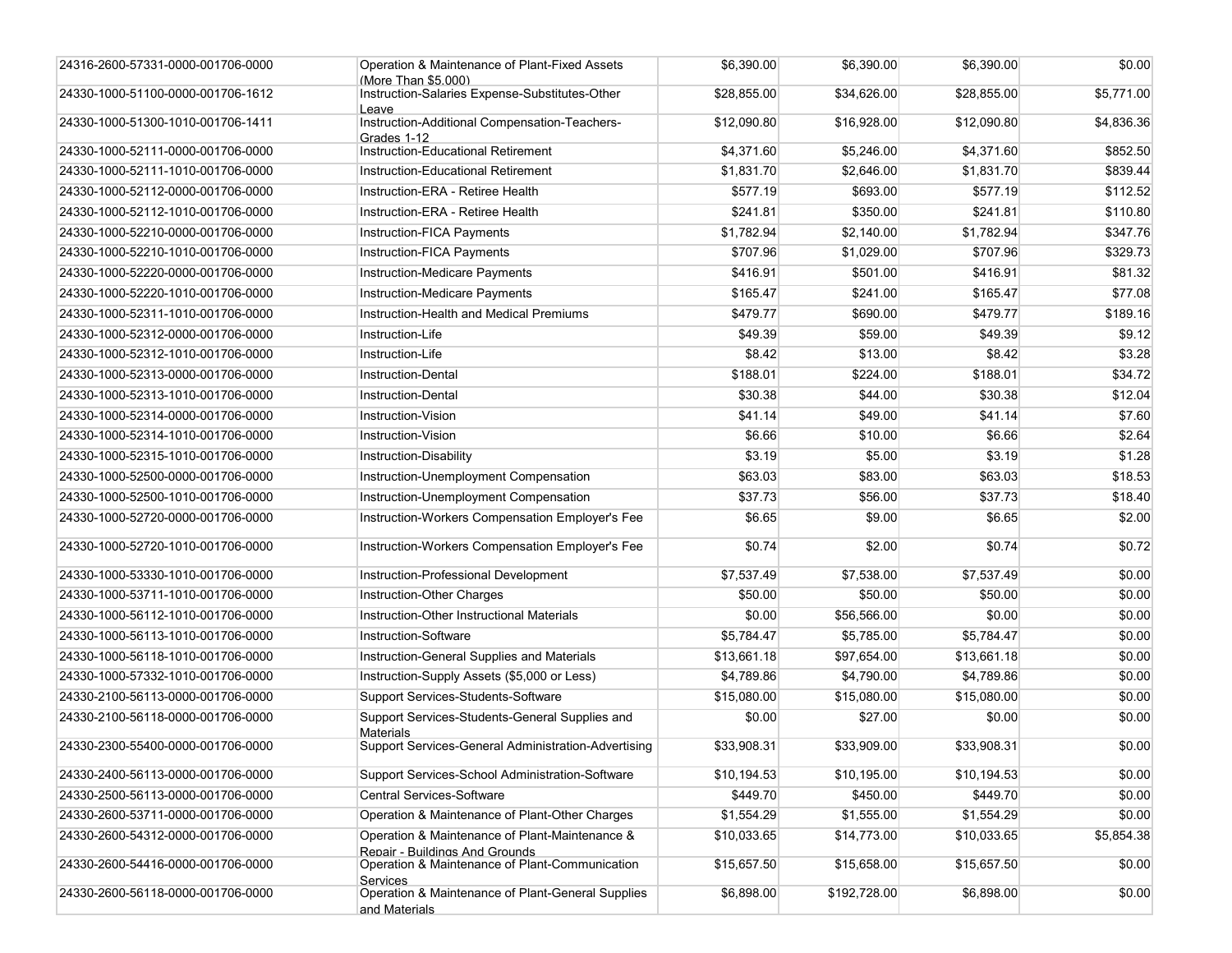| 24330-2600-57331-0000-001706-0000 | Operation & Maintenance of Plant-Fixed Assets<br>(More Than \$5.000)                   | \$50,431.30  | \$50,432.00  | \$50,431.30  | \$0.00      |
|-----------------------------------|----------------------------------------------------------------------------------------|--------------|--------------|--------------|-------------|
| 24330-2600-57332-0000-001706-0000 | Operation & Maintenance of Plant-Supply Assets<br>(\$5.000 or Less)                    | \$1,053.70   | \$1,055.00   | \$1,053.70   | \$0.00      |
| 25153-2100-53414-2000-001706-0000 | Title XIX Medicaid Support Services - Other<br>Professional                            | \$615.15     | \$22,425.50  | \$615.15     | \$2,104.74  |
| 25153-2500-53414-0000-001706-0000 | Central Services-Other Professional/Technical<br><b>Services</b>                       | \$102.23     | \$103.00     | \$102.23     | \$0.00      |
| 27107-2200-56114-0000-001706-0000 | Support Services-Instruction-Library And Audio-<br>Visual                              | \$2,901.00   | \$2,901.00   | \$2,901.00   | \$0.00      |
| 27149-1000-51100-0000-001706-1612 | Instruction-Salaries Expense-Substitutes-Other<br>Leave                                | \$5,985.56   | \$9,288.00   | \$5,985.56   | \$3,302.32  |
| 27149-1000-51100-1010-001706-1414 | Instruction-Salaries Expense-Teachers-Preschool<br>(exclude Special Ed)                | \$81,813.00  | \$98.176.00  | \$81,813.00  | \$16,362.60 |
| 27149-1000-51100-1010-001706-1714 | Instruction-Salaries Expense-Instructional Assistants                                  | \$33,023.60  | \$39,629.00  | \$33,023.60  | \$6,604.64  |
| 27149-1000-51300-1010-001706-1414 | Preschool (exclude Special Education)<br>Instruction-Additional Compensation-Teachers- | \$11,987.24  | \$13,420.00  | \$11,987.24  | \$2,108.20  |
| 27149-1000-52111-0000-001706-0000 | Preschool (exclude Special Ed)<br>Instruction-Educational Retirement                   | \$906.83     | \$24,033.00  | \$906.83     | \$489.75    |
| 27149-1000-52111-1010-001706-0000 | <b>Instruction-Educational Retirement</b>                                              | \$18,860.92  | \$0.00       | \$18,860.92  | \$3,800.45  |
| 27149-1000-52112-0000-001706-0000 | Instruction-ERA - Retiree Health                                                       | \$119.73     | \$3.177.00   | \$119.73     | \$64.64     |
| 27149-1000-52112-1010-001706-0000 | Instruction-ERA - Retiree Health                                                       | \$2,489.82   | \$0.00       | \$2,489.82   | \$501.73    |
| 27149-1000-52210-0000-001706-0000 | Instruction-FICA Payments                                                              | \$368.85     | \$9,417.00   | \$368.85     | \$199.13    |
| 27149-1000-52210-1010-001706-0000 | Instruction-FICA Payments                                                              | \$7,362.58   | \$0.00       | \$7,362.58   | \$1,483.77  |
| 27149-1000-52220-0000-001706-0000 | Instruction-Medicare Payments                                                          | \$86.34      | \$2,070.00   | \$86.34      | \$46.58     |
| 27149-1000-52220-1010-001706-0000 | Instruction-Medicare Payments                                                          | \$1,721.95   | \$0.00       | \$1,721.95   | \$347.01    |
| 27149-1000-52311-0000-001706-0000 | Instruction-Health and Medical Premiums                                                | \$0.00       | \$9,369.00   | \$0.00       | \$0.00      |
| 27149-1000-52311-1010-001706-0000 | Instruction-Health and Medical Premiums                                                | \$7,825.90   | \$0.00       | \$7,825.90   | \$1,570.64  |
| 27149-1000-52312-0000-001706-0000 | Instruction-Life                                                                       | \$19.10      | \$254.00     | \$19.10      | \$10.52     |
| 27149-1000-52312-1010-001706-0000 | Instruction-Life                                                                       | \$210.40     | \$0.00       | \$210.40     | \$42.08     |
| 27149-1000-52313-0000-001706-0000 | <b>Instruction-Dental</b>                                                              | \$72.54      | \$857.00     | \$72.54      | \$40.04     |
| 27149-1000-52313-1010-001706-0000 | <b>Instruction-Dental</b>                                                              | \$713.40     | \$0.00       | \$713.40     | \$142.68    |
| 27149-1000-52314-0000-001706-0000 | Instruction-Vision                                                                     | \$15.91      | \$247.00     | \$15.91      | \$8.76      |
| 27149-1000-52314-1010-001706-0000 | Instruction-Vision                                                                     | \$205.80     | \$0.00       | \$205.80     | \$41.16     |
| 27149-1000-52315-0000-001706-0000 | Instruction-Disability                                                                 | \$0.00       | \$254.00     | \$0.00       | \$0.00      |
| 27149-1000-52315-1010-001706-0000 | Instruction-Disability                                                                 | \$217.28     | \$0.00       | \$217.28     | \$44.24     |
| 27149-1000-52500-0000-001706-0000 | Instruction-Unemployment Compensation                                                  | \$19.68      | \$400.00     | \$19.68      | \$10.60     |
| 27149-1000-52500-1010-001706-0000 | Instruction-Unemployment Compensation                                                  | \$274.38     | \$0.00       | \$274.38     | \$79.61     |
| 27149-1000-52710-0000-001706-0000 | Instruction-Workers Compensation Premium                                               | \$2,408.00   | \$2,408.00   | \$2,408.00   | \$0.00      |
| 27149-1000-52720-0000-001706-0000 | Instruction-Workers Compensation Employer's Fee                                        | \$1.74       | \$40.00      | \$1.74       | \$2.30      |
| 27149-1000-52720-1010-001706-0000 | Instruction-Workers Compensation Employer's Fee                                        | \$27.60      | \$0.00       | \$27.60      | \$9.20      |
| 27149-1000-56118-1010-001706-0000 | Instruction-General Supplies and Materials                                             | \$17,545.23  | \$17,550.00  | \$17,545.23  | \$0.00      |
| 27149-1000-57332-1010-001706-0000 | Instruction-Supply Assets (\$5,000 or Less)                                            | \$13,838.37  | \$23,601.50  | \$13,838.37  | \$9,762.59  |
| 27149-2100-53414-0000-001706-0000 | Support Services-Students-Other<br>Professional/Technical Services                     | \$7,552.00   | \$7,552.00   | \$7,552.00   | \$0.00      |
| 27149-2400-53414-0000-001706-0000 | Support Services-Professional                                                          | \$4,257.50   | \$4,257.50   | \$4,257.50   | \$0.00      |
| 31200-4000-54640-0000-001706-0000 | Capital Outlay-Rental-Lease to Purchase                                                | \$102,279.84 | \$111,578.00 | \$102,279.84 | \$9,298.16  |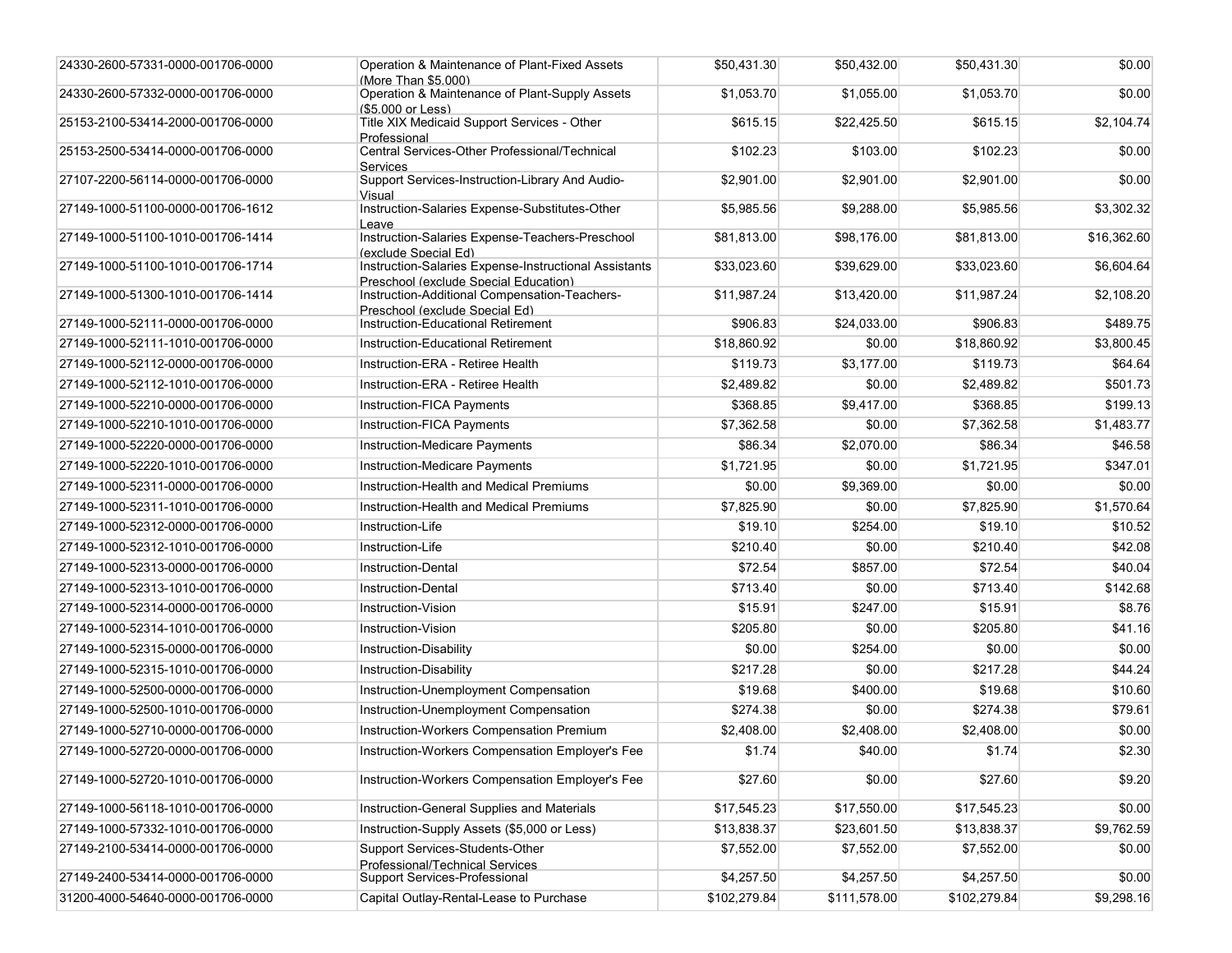| 31400-4000-57331-0000-001706-0000 | Capital Outlay-Fixed Assets (More Than \$5,000)                               | \$20,250.00    | \$20,250.00    | \$20,250.00    | \$0.00       |
|-----------------------------------|-------------------------------------------------------------------------------|----------------|----------------|----------------|--------------|
| 31600-2300-53712-0000-001706-0000 | Support Services-General Administration-County Tax<br><b>Collection Costs</b> | \$1,227.01     | \$2,451.00     | \$1,227.01     | \$0.00       |
| 31600-4000-54640-0000-001706-0000 | Capital Outlay-Rental-Lease to Purchase                                       | \$100,000.00   | \$382,292.97   | \$100,000.00   | \$0.00       |
| 31600-4000-56113-0000-001706-0000 | Capital Outlay-Software                                                       | \$0.00         | \$3,674.00     | \$0.00         | \$3,673.44   |
| 31600-4000-57111-0000-001706-0000 | Capital Outlay-Land                                                           | \$600.00       | \$648.00       | \$600.00       | \$0.00       |
| 31600-4000-57331-0000-001706-0000 | Capital Outlay-Fixed Assets (More Than \$5,000)                               | \$6,493.31     | \$6,494.00     | \$6,493.31     | \$0.00       |
| 31600-4000-57332-0000-001706-0000 | Capital Outlay-Supply Assets (\$5,000 or Less)                                | \$9,467.34     | \$10,522.00    | \$9,467.34     | \$0.00       |
| 31700-4000-57332-0000-001706-0000 | Capital Outlay-Supply Assets (\$5,000 or Less)                                | \$0.15         | \$0.15         | \$0.15         | \$0.00       |
| 31701-2300-53712-0000-001706-0000 | Support Services-General Administration-County Tax<br><b>Collection Costs</b> | \$628.98       | \$1,241.00     | \$628.98       | \$0.00       |
| 31701-4000-54315-0000-001706-0000 | Capital Outlay-Maintenance & Repair -<br>Bldas/Grnds/Eauipment (SB-9)         | \$5,142.97     | \$38,216.00    | \$5,142.97     | \$3,020.50   |
| 31701-4000-54640-0000-001706-0000 | Capital Outlay-Lease to Purchase                                              | \$23,658.06    | \$62,240.77    | \$23,658.06    | \$2,150.74   |
| 31701-4000-56113-0000-001706-0000 | Capital Outlay-Software                                                       | \$6,524.14     | \$6,525.00     | \$6,524.14     | \$0.00       |
| 31701-4000-56118-0000-001706-0000 | Capital Outlay-General Supplies and Materials                                 | \$305.28       | \$1,000.00     | \$305.28       | \$0.00       |
| 31701-4000-57331-0000-001706-0000 | Capital Outlay State Match-Fixed Assets (More than<br>\$5.000                 | \$19,353.17    | \$38,180.00    | \$19,353.17    | \$0.00       |
| 31701-4000-57332-0000-001706-0000 | Capital Outlay-Supply Assets (\$5,000 or Less)                                | \$396.61       | \$15,736.00    | \$396.61       | \$0.00       |
| 31703-4000-56118-0000-001706-0000 | Capital Outlay-General Supplies and Materials                                 | \$0.00         | \$6,817.01     | \$0.00         | \$0.00       |
| 31703-4000-57332-0000-001706-0000 | Capital Outlay-Supply Assets (\$5,000 or Less)                                | \$0.00         | \$10,687.00    | \$0.00         | \$0.00       |
| <b>Sub Total</b>                  |                                                                               | \$2,828,030.23 | \$4,289,233.79 | \$2,828,030.23 | \$443,976.84 |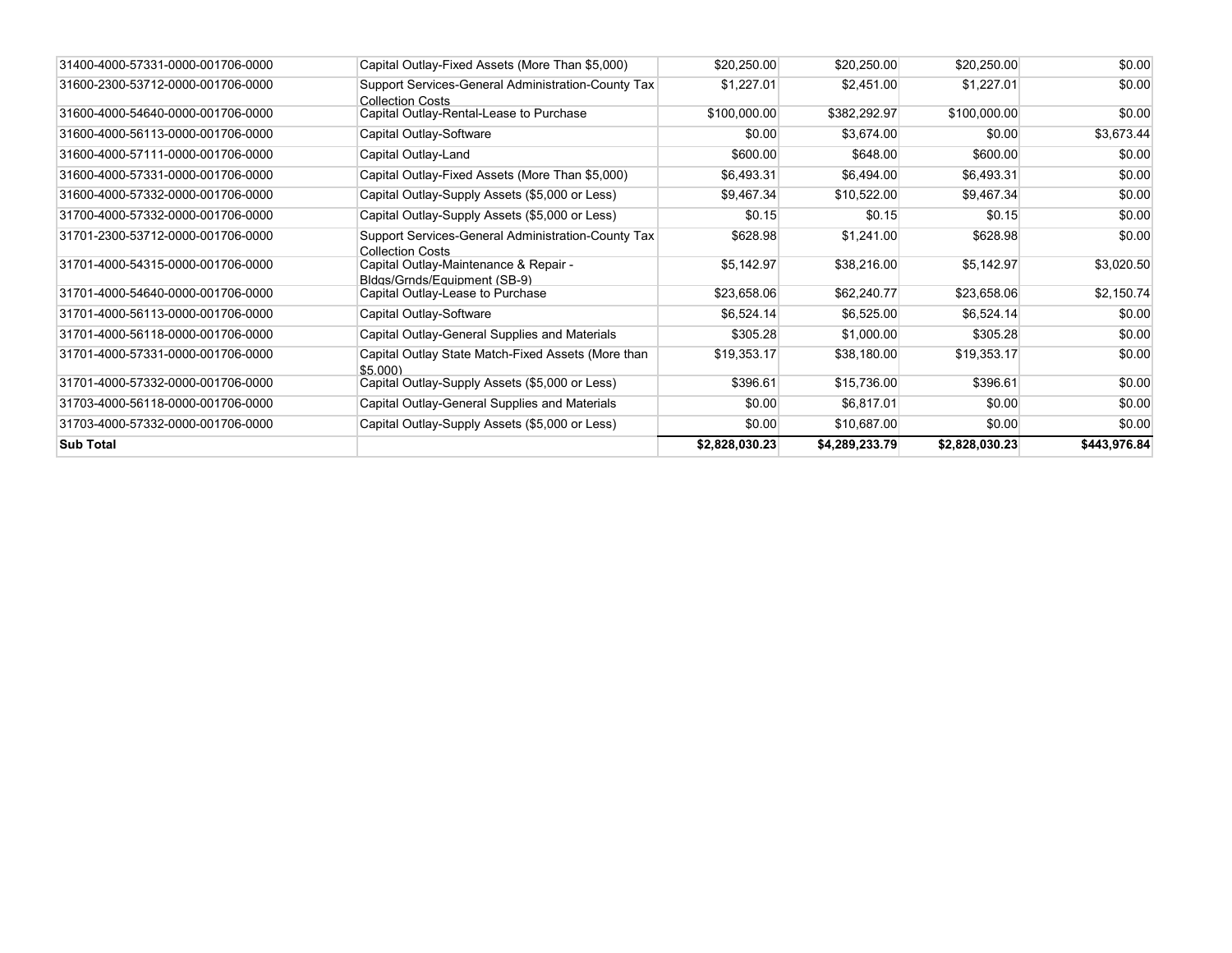## : No; Created On: 6/4/2022 1:50:45 AM

| <b>Available (YTD)</b> | % of Budget |
|------------------------|-------------|
| \$29,684.00            | 70.67       |
| \$1,529.15             | 83.50       |
|                        |             |
| (\$992.97)             | 62.79       |
| \$0.11                 | 83.33       |
| \$0.62                 | 83.80       |
| \$0.21                 | 83.33       |
| \$2,818.60             | 67.86       |
| \$3,318.30             | 79.68       |
| (\$318.39)             | 0.00        |
| \$0.23                 | 83.61       |
| \$0.30                 | 99.99       |
| \$18,272.05            | 44.93       |
| (\$2,230.42)           | 84.89       |
| \$41.21                | 83.79       |
| \$264.05               | 83.25       |
| \$0.86                 | 99.99       |
| \$1,711.31             | 49.71       |
| (\$293.72)             | 85.26       |
| \$35.14                | 82.01       |
| \$34.86                | 83.25       |
| \$0.31                 | 99.98       |
| \$2,870.62             | 64.10       |
| (\$812.78)             | 84.68       |
| \$783.09               | 69.24       |
| \$134.98               | 83.05       |
| \$0.50                 | 99.99       |
| \$1,437.40             | 48.00       |
| (\$189.35)             | 85.05       |
| \$24.94                | 82.15       |
| \$31.51                | 83.05       |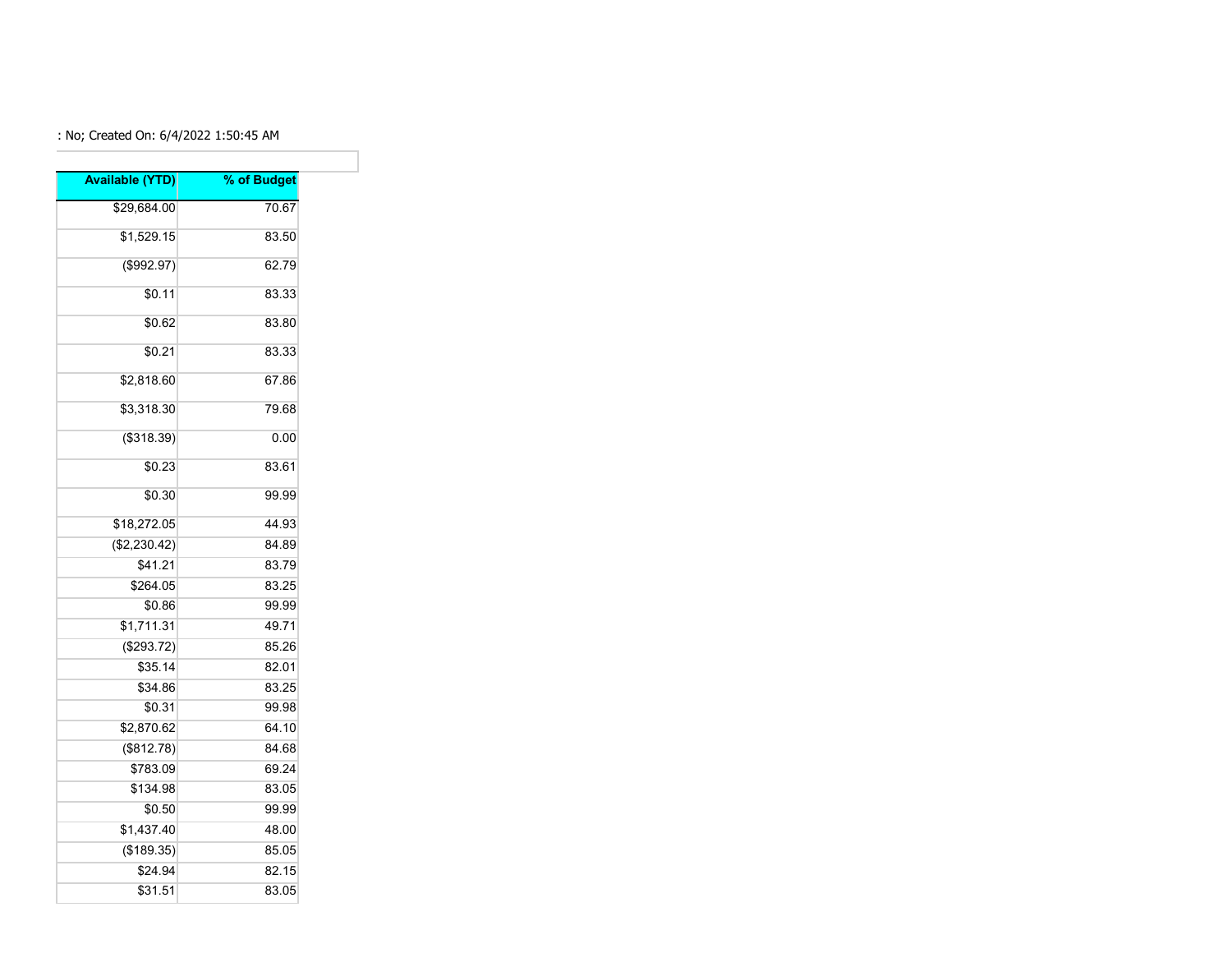| \$0.28        | 99.98  |
|---------------|--------|
| (\$4, 133.65) | 120.62 |
| \$3,572.51    | 75.81  |
| (\$2,720.72)  | 99.18  |
| (\$812.32)    | 87.07  |
| (\$28.95)     | 97.71  |
| (\$9.32)      | 83.77  |
| \$0.51        | 83.57  |
| \$2.76        | 82.93  |
| \$239.19      | 58.93  |
| \$21.76       | 84.67  |
| \$0.76        | 83.20  |
| \$19.06       | 83.52  |
| \$54.76       | 61.79  |
| \$2.98        | 83.44  |
| \$0.76        | 82.53  |
| \$4.97        | 81.75  |
| \$1.95        | 82.26  |
| (\$1.18)      | 85.52  |
| \$0.30        | 88.13  |
| \$0.14        | 86.11  |
| \$66.30       | 71.48  |
| (\$131.74)    | 86.14  |
| \$1.56        | 79.28  |
| (\$29.28)     | 83.51  |
| \$0.75        | 99.54  |
| \$0.00        | 100.00 |
| \$6.83        | 68.85  |
| (\$0.64)      | 72.93  |
| \$0.84        | 70.80  |
| \$1.27        | 72.47  |
| \$635.88      | 74.97  |
| \$289.00      | 0.00   |
| (\$816.00)    | 426.40 |
| \$0.00        | 100.00 |
| \$9,776.14    | 23.45  |
| \$0.00        | 100.00 |
| \$0.95        | 60.04  |
| \$0.70        | 33.72  |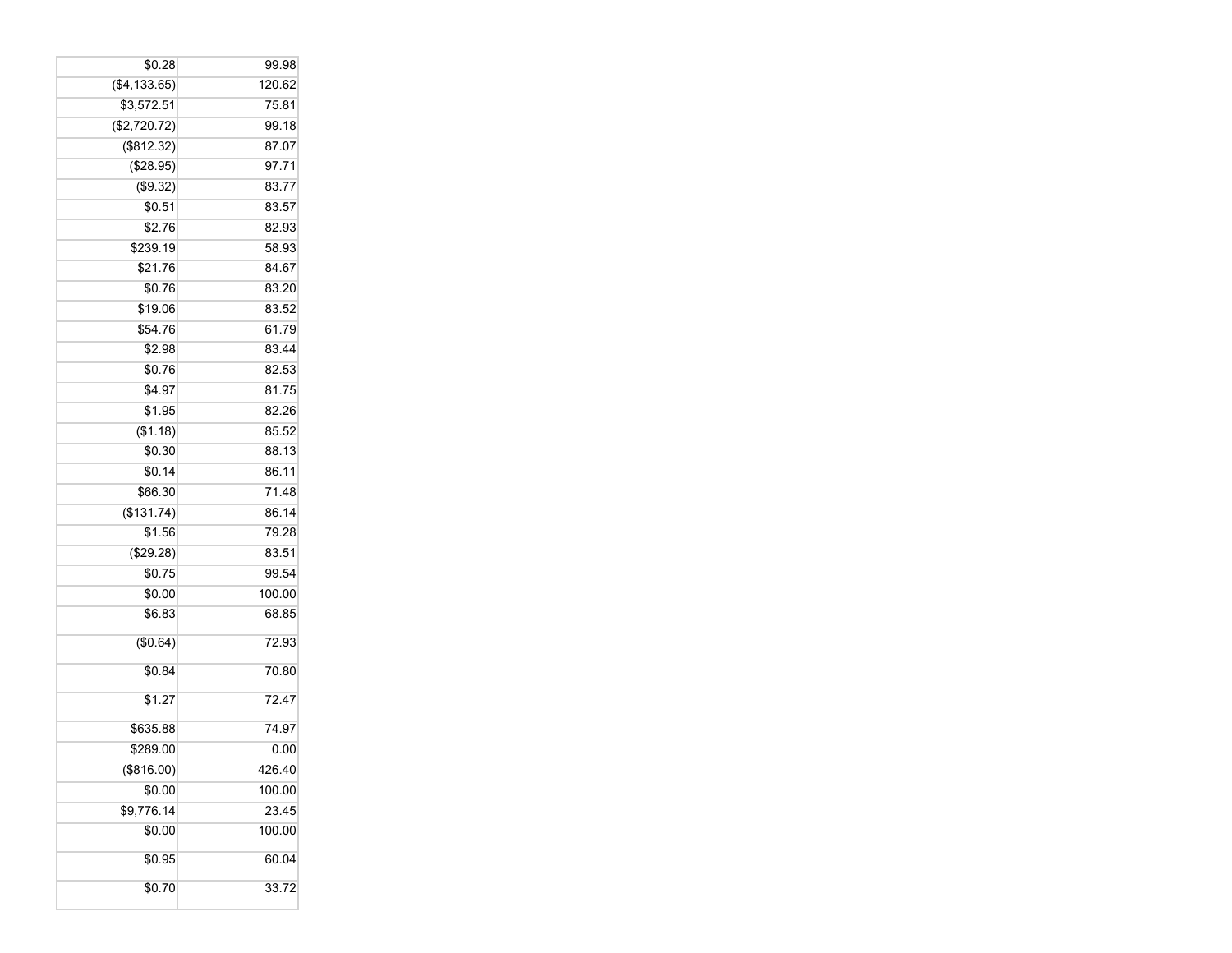| \$0.40       | 52.10  |
|--------------|--------|
| \$0.79       | 32.13  |
| (\$2,594.93) | 80.68  |
| \$0.40       | 54.93  |
| \$0.81       | 90.86  |
| \$0.02       | 99.99  |
| \$0.00       | 83.33  |
| \$3.16       | 83.33  |
| \$0.40       | 83.33  |
| \$1.55       | 83.23  |
| \$0.68       | 82.94  |
| (\$3.16)     | 89.00  |
| \$6,281.31   | 76.13  |
| \$0.16       | 99.97  |
| \$3,314.00   | 44.78  |
| \$0.23       | 83.33  |
| (\$763.42)   | 111.63 |
| (\$114.79)   | 85.04  |
| (\$14.89)    | 85.03  |
| (\$47.03)    | 85.12  |
| (\$10.23)    | 85.07  |
| \$0.44       | 83.24  |
| \$0.88       | 82.18  |
| \$0.08       | 83.30  |
| \$0.88       | 81.73  |
| \$0.80       | 83.00  |
| (\$66.51)    | 99.69  |
| \$0.00       | 100.00 |
| \$0.80       | 69.00  |
| \$0.10       | 99.99  |
| \$0.40       | 83.33  |
| \$400.48     | 94.17  |
| \$0.00       | 100.00 |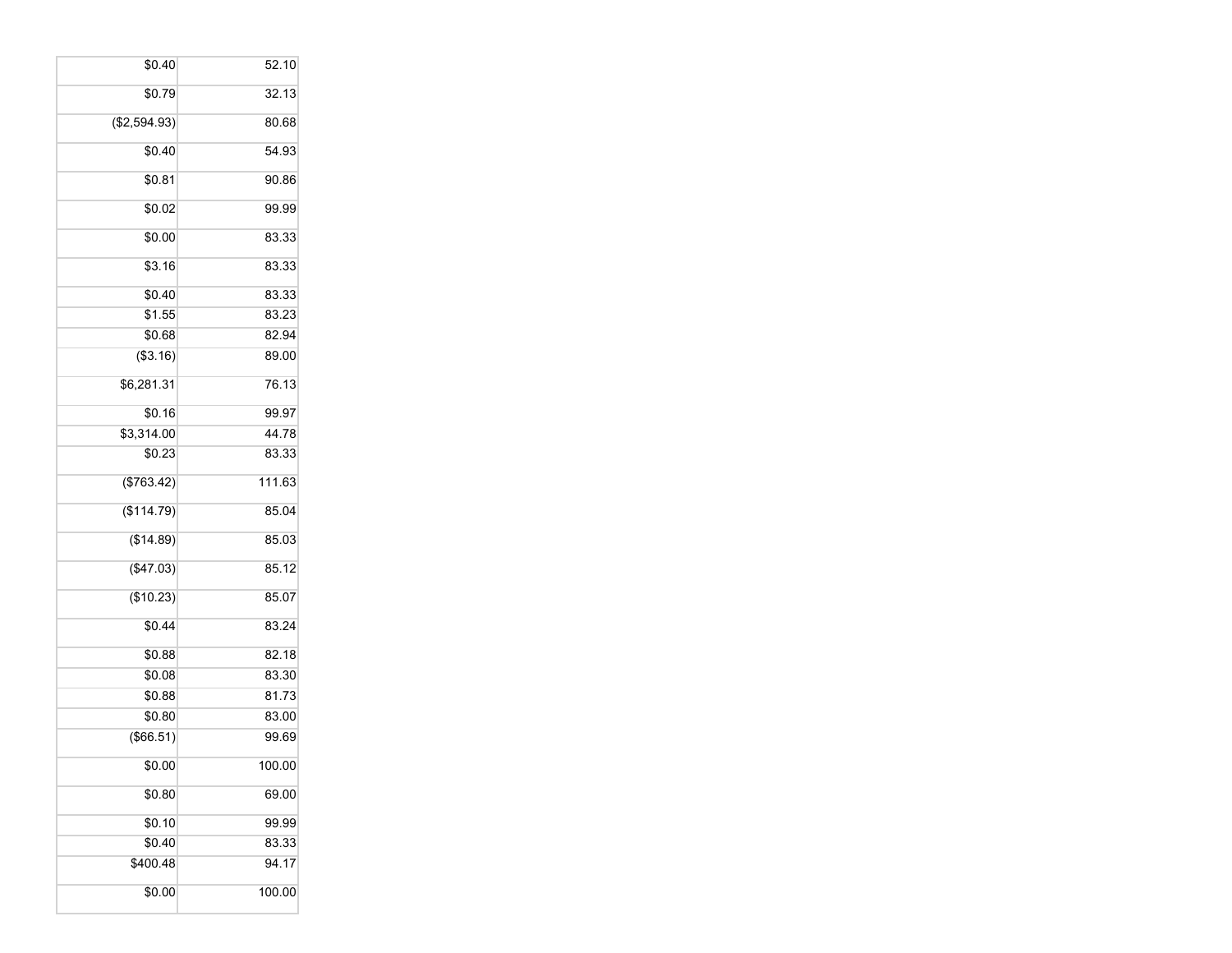| \$1,760.00             | 26.66  |
|------------------------|--------|
| \$28,930.40            | 61.42  |
| (\$1,251.68)           | 87.06  |
| \$0.05                 | 99.99  |
| (\$364.13)             | 104.76 |
| \$4,140.08             | 75.86  |
| \$546.70               | 75.85  |
| $\overline{$1,651.79}$ | 76.03  |
| \$386.15               | 76.03  |
| \$0.48                 | 99.96  |
| \$26.76                | 75.63  |
| \$0.12                 | 99.72  |
| \$0.64                 | 93.60  |
| \$0.04                 | 99.33  |
| \$42.17                | 71.20  |
| \$0.00                 | 100.00 |
| $\overline{$4.60}$     | 70.00  |
| \$955.00               | 14.73  |
| \$0.00                 | 83.33  |
| (\$516.98)             | 93.91  |
| (\$77.99)              | 85.60  |
| $($ \$9.73)            | 85.57  |
| (\$31.35)              | 86.02  |
| (\$7.31)               | 86.02  |
| \$0.30                 | 83.25  |
| \$0.88                 | 82.18  |
| \$0.16                 | 83.31  |
| \$0.24                 | 83.13  |
| \$0.36                 | 83.05  |
| (\$35.03)              | 97.23  |
| \$0.00                 | 100.00 |
| \$0.80                 | 69.00  |
| \$244.50               | 67.42  |
| (\$230.41)             | 157.74 |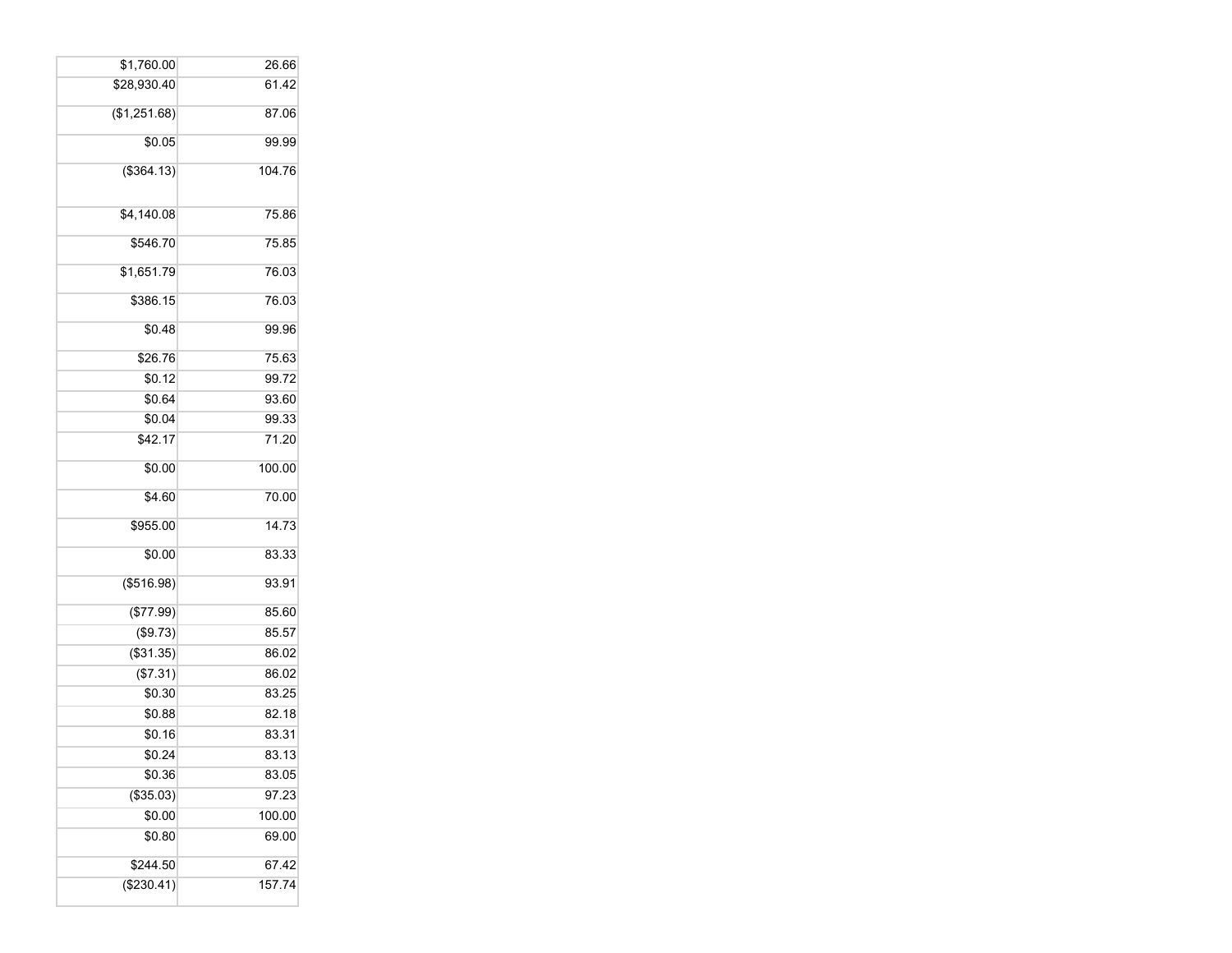| (\$1,458.00)  | 138.21 |
|---------------|--------|
| \$0.92        | 92.21  |
| (\$147.22)    | 100.98 |
| (\$790.27)    | 97.92  |
| \$0.00        | 83.33  |
| ( \$418.63)   | 105.81 |
| (\$62.92)     | 85.89  |
| (\$7.73)      | 85.85  |
| (\$25.22)     | 86.05  |
| (\$5.30)      | 85.99  |
| \$0.44        | 83.24  |
| \$0.88        | 82.18  |
| \$0.72        | 74.79  |
| \$0.56        | 80.06  |
| (\$7.26)      | 81.88  |
| \$0.00        | 100.00 |
| \$0.80        | 69.00  |
| \$171.37      | 91.62  |
| \$0.12        | 99.95  |
| \$15,684.00   | 0.00   |
| (\$5,600.00)  | 117.41 |
| (\$556.73)    | 80.53  |
| \$0.04        | 81.44  |
| \$0.26        | 55.27  |
| \$0.00        | 100.00 |
| \$9,148.69    | 8.78   |
| \$0.00        | 100.00 |
| \$6.302.34    | 0.00   |
| \$86,466.00   | 0.00   |
| (\$5, 114.91) | 95.45  |
| (\$0.60)      | 100.20 |
| \$4,451.45    | 25.28  |
| (\$5,832.19)  | 0.00   |
| \$587.10      | 25.30  |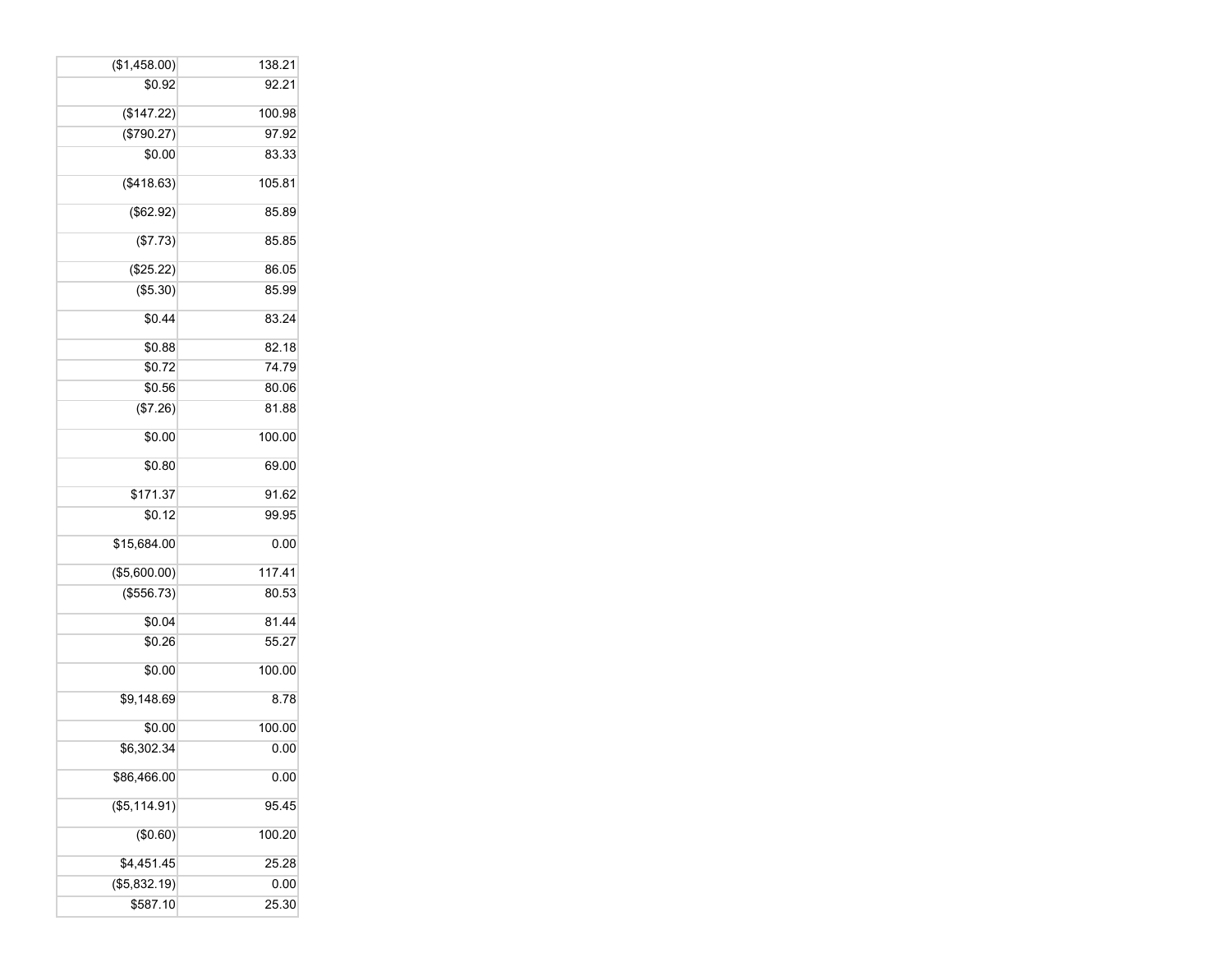| (\$769.92)   | 0.00   |
|--------------|--------|
| \$1,737.56   | 25.23  |
| (\$2,293.65) | 0.00   |
| \$405.86     | 25.25  |
| (\$536.37)   | 0.00   |
| \$4,020.00   | 0.00   |
| (\$4,462.53) | 0.00   |
| \$92.00      | 0.00   |
| (\$102.02)   | 0.00   |
| \$88.00      | 0.00   |
| (\$97.33)    | 0.00   |
| \$38.00      | 0.00   |
| (\$42.55)    | 0.00   |
| \$208.00     | 0.00   |
| (\$122.89)   | 0.00   |
| \$18.00      | 0.00   |
| (\$16.55)    | 0.00   |
| \$0.68       | 99.50  |
| (\$0.68)     | 100.09 |
| (\$0.96)     | 100.00 |
| \$0.96       | 83.33  |
| \$1.38       | 99.38  |
| (\$1,146.00) | 94.12  |
| \$1,332.00   | 0.00   |
| (\$1,509.09) | 0.00   |
| \$178.00     | 0.00   |
| (\$199.14)   | 0.00   |
| \$494.00     | 0.00   |
| (\$600.53)   | 0.00   |
| \$117.00     | 0.00   |
| (\$140.49)   | 0.00   |
| \$9.00       | 0.00   |
| (\$18.75)    | 0.00   |
| \$62,900.00  | 0.00   |
| \$0.53       | 99.98  |
| \$0.69       | 98.42  |
| \$0.31       | 99.99  |
| (\$1.00)     | 100.00 |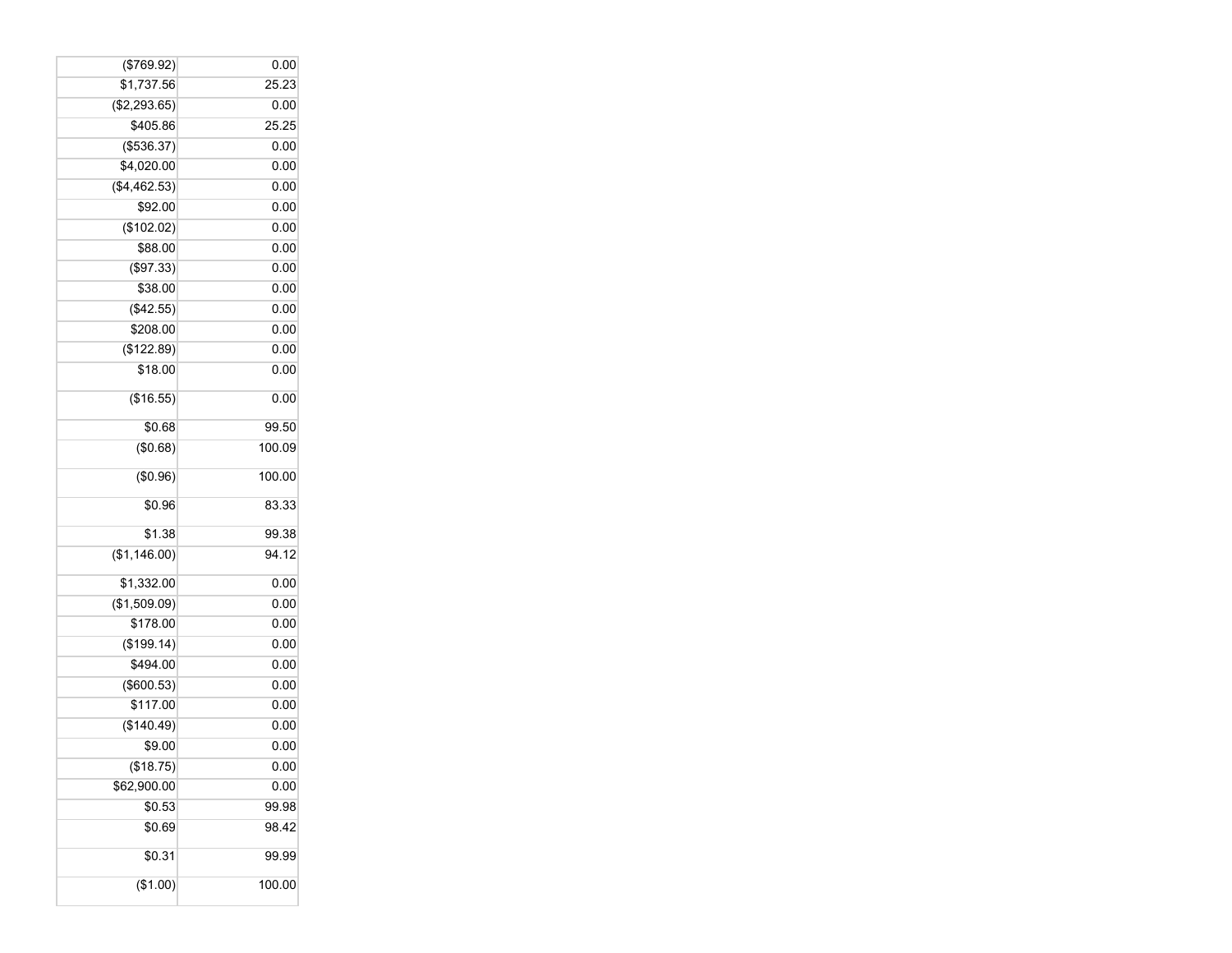| \$0.00       | 100.00 |
|--------------|--------|
| \$0.00       | 83.33  |
| \$0.84       | 71.42  |
| \$21.90      | 83.33  |
| (\$25.14)    | 69.22  |
| \$3.29       | 83.28  |
| (\$2.61)     | 69.08  |
| \$9.30       | 83.31  |
| (\$8.69)     | 68.80  |
| \$2.77       | 83.21  |
| (\$1.55)     | 68.65  |
| \$21.07      | 69.53  |
| \$0.49       | 83.71  |
| \$1.30       | 64.76  |
| \$1.27       | 83.93  |
| \$1.58       | 69.04  |
| \$0.26       | 83.95  |
| \$0.70       | 66.60  |
| \$0.53       | 63.80  |
| \$1.44       | 75.93  |
| (\$0.13)     | 67.37  |
| \$0.35       | 73.88  |
| \$0.54       | 37.00  |
| \$0.51       | 99.99  |
| \$0.00       | 100.00 |
| \$56,566.00  | 0.00   |
| \$0.53       | 99.99  |
| \$83,992.82  | 13.98  |
| \$0.14       | 99.99  |
| \$0.00       | 100.00 |
| \$27.00      | 0.00   |
| \$0.69       | 99.99  |
| \$0.47       | 99.99  |
| \$0.30       | 99.93  |
| \$0.71       | 99.95  |
| (\$1,115.03) | 67.91  |
| \$0.50       | 99.99  |
| \$185,830.00 | 3.57   |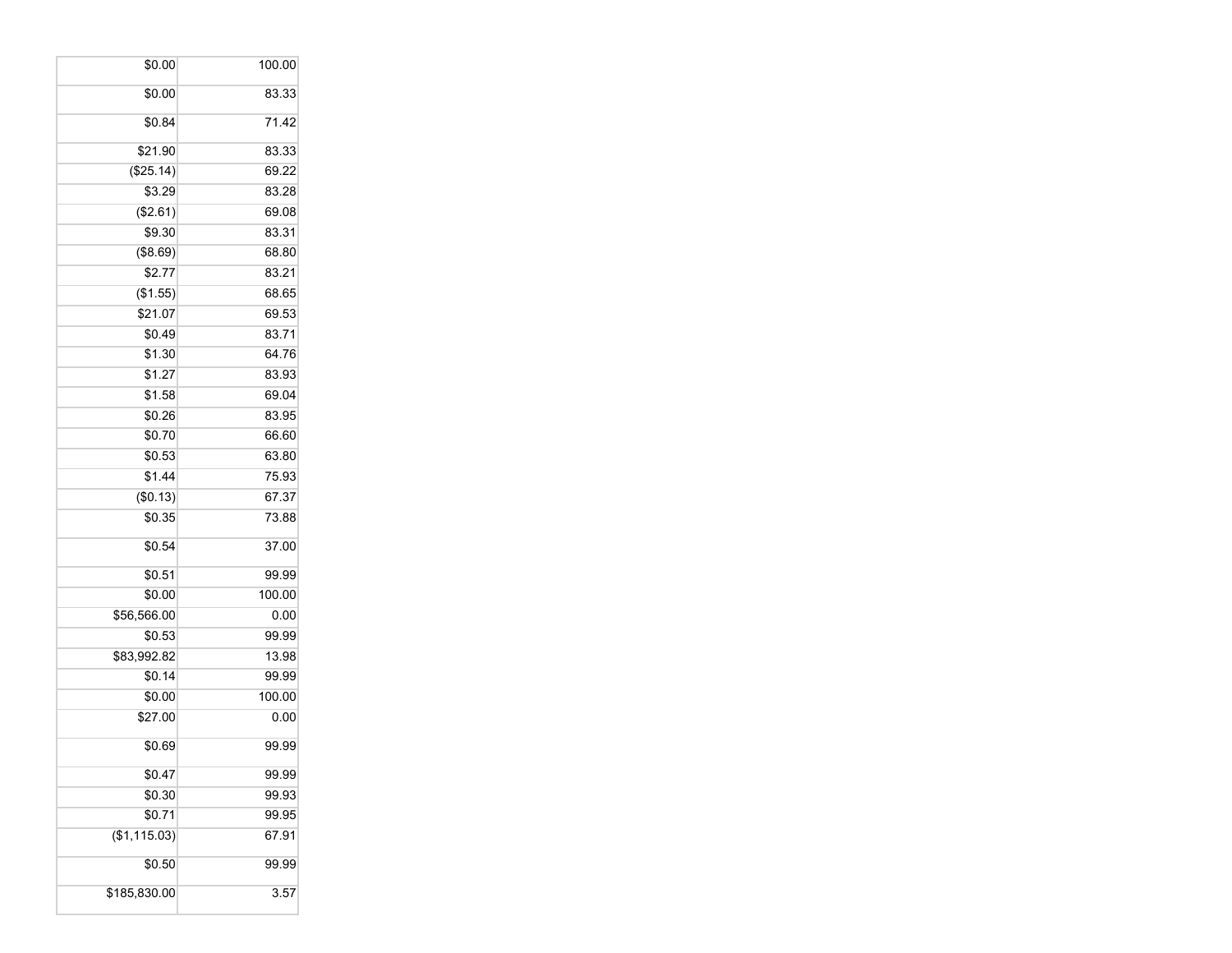| \$0.70        | 99.99  |
|---------------|--------|
| \$1.30        | 99.87  |
| \$19,705.61   | 2.74   |
| \$0.77        | 99.25  |
| \$0.00        | 100.00 |
| \$0.12        | 64.44  |
| \$0.40        | 83.33  |
| \$0.76        | 83.33  |
| (\$675.44)    | 89.32  |
| \$22,636.42   | 3.77   |
| (\$22,661.37) | 0.00   |
| \$2,992.63    | 3.76   |
| (\$2,991.55)  | 0.00   |
| \$8,849.02    | 3.91   |
| (\$8,846.35)  | 0.00   |
| \$1,937.08    | 4.17   |
| (\$2,068.96)  | 0.00   |
| \$9,369.00    | 0.00   |
| (\$9,396.54)  | 0.00   |
| \$224.38      | 7.51   |
| (\$252.48)    | 0.00   |
| \$744.42      | 8.46   |
| (\$856.08)    | 0.00   |
| \$222.33      | 6.44   |
| (\$246.96)    | 0.00   |
| \$254.00      | 0.00   |
| (\$261.52)    | 0.00   |
| \$369.72      | 4.92   |
| (\$353.99)    | 0.00   |
| \$0.00        | 100.00 |
| \$35.96       | 4.35   |
| (\$36.80)     | 0.00   |
| \$4.77        | 99.97  |
| \$0.54        | 58.63  |
| \$0.00        | 100.00 |
| \$0.00        | 100.00 |
| \$0.00        | 91.66  |